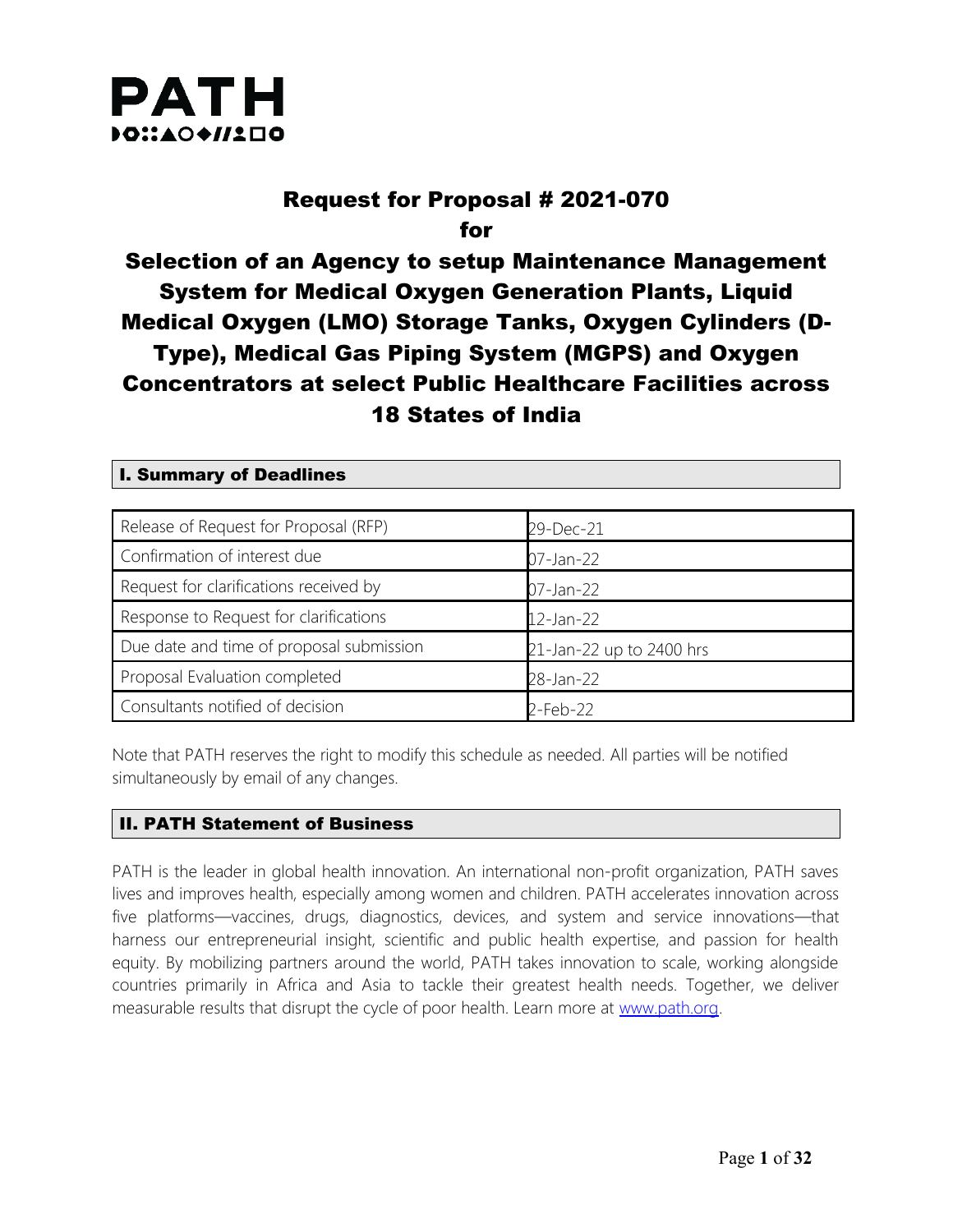## PATH DOI:AO+//1ロ0

### III. Project background of RFP

PATH is supporting USAID's Reaching Impact, Saturation, and Epidemic Control (RISE) Project in building resilient and responsive health systems for management of COVID19. The goal of the project is to attain and maintain epidemic control, with stronger local partners capable of managing and achieving results through sustainable, self-reliant, and resilient health systems by improving surveillance, rapid response, and emergency operations. The activities under the project shall build and upgrade capacities of critical workforce and decision makers for maintenance, operationalization of oxygen infrastructure, hygienic use of oxygen and respiratory care equipment for successful administration of medical oxygen therapy.

Under this project, PATH is strengthening the oxygen ecosystem in 20 states of India (Andhra Pradesh, Assam, Chhattisgarh, Delhi, Goa, Gujarat, Haryana, Himachal Pradesh, Jharkhand, Karnataka, Kerala, Madhya Pradesh, Maharashtra, Odisha, Punjab, Rajasthan, Tamil Nadu, Telangana, Uttarakhand and West Bengal) by supporting the hub facilities through the following interventions:

- Strengthen facility level oxygen management, operation, and maintenance through an endto-end technical assistance support to hub facilities;
- Demystifying regulatory framework by developing standard operating procedures and providing need based technical support for PESO compliance and certification for oxygen sources and facilities and demonstrate a model for scaling up to other facilities;
- Build capacities of the healthcare workers and key decision makers through training to hub facilities on critical aspects such as oxygen ecosystem, operation and maintenance of PSA plants and other oxygen equipment, rational and hygienic use of oxygen, monitoring of PSA post operationalization, oxygen quality testing protocols;
- Strengthen access to oxygen testing by creating a network of NABL accredited gas analysing labs to do quality testing of oxygen produce at intervention facilities; and
- Ensure documentation of key learnings from the initiative, SOPs, guidance material and dissemination of this knowledge through hub level trainings.

Beyond these interventions, PATH will support two additional hubs – the All India Institute of Medical Sciences (AIIMS), Patna and North Eastern Indira Gandhi Regional Institute of Health & Medical Sciences (NEIGRIHMS), Shillong – through the RISE project to conduct trainings for their spokes.

In order to implement the project, PATH has planned to select an Agency setup Maintenance Management System by mapping the facilities for Medical Oxygen Generation Plants, Liquid Medical Oxygen (LMO) Storage Tanks, MGPS, Oxygen Cylinders and Oxygen Concentrators at select Public Healthcare Facilities across 18 States of India.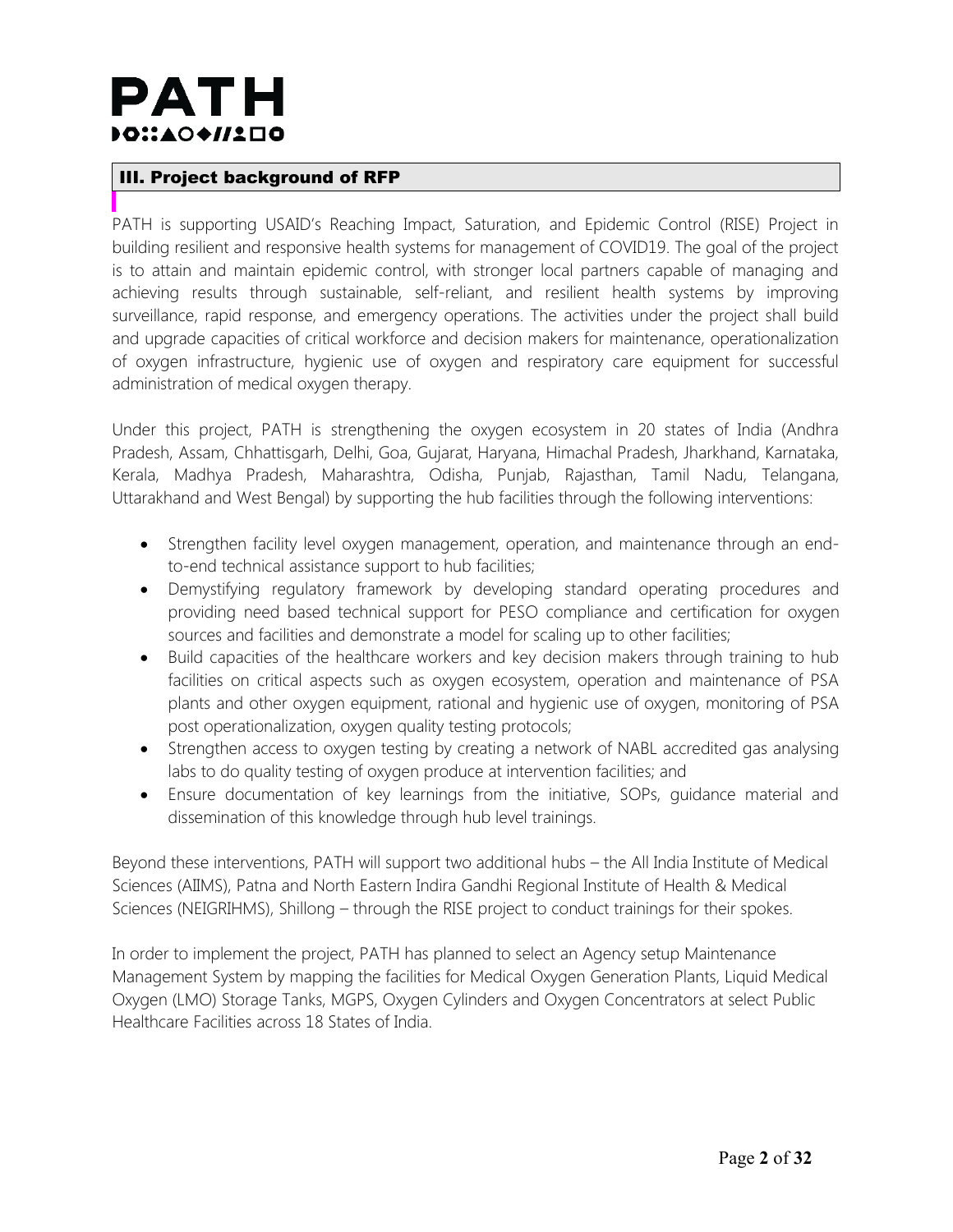## PATH DOI:AO+//1ロ0

### IV. Selection Process

Technical and Financial Proposals are invited by PATH. Consultants are advised to study the RFP Documents carefully. Proposals not complying with all the given clauses in this RFP Documents or failure to furnish all information required by the RFP Documents or submission of a proposals not substantially responsive to the RFP Documents in every respect will be at Consultant's risk and may result in the rejection of proposal.

### V. Proposal Submission

- A. Proposal must contain the complete address of firm, including contact number / email address of the person who is authorized to submit the proposal with his/her signatures.
- B. Un-signed proposals shall not be accepted.
- C. All pages of the proposal being submitted must be signed and sequentially numbered by the Consultant irrespective of the nature of content of the documents.
- D. Proposals not submitted as per the specified format and nomenclature will be liable to be rejected.
- E. Ambiguous proposals will be out rightly rejected.
- F. The interested consultants may submit their proposal to PATH on or before the time mentioned in this RFP Documents.
- G. PATH will not be responsible for any delay on the part of the Consultants in submission of the proposals. Any proposal received by PATH after the prescribed deadline for submission of proposal will be summarily rejected. No further correspondence in this regard will be entertained.
- H. Financial proposal should be prepared as per format with the RFP Documents.
- I. Proposals complete in all respects and associated documents, must be submitted through email up to the due date and time as per Section XI. No physical document is to be submitted by the Consultants.
- J. At any time prior to the last date for submission of proposals, PATH, may, for any reason, whether at its own initiative or in response to a clarification requested by a prospective Consultants, modify the RFP Documents by an amendment. Such amendments shall be sent to prospective Consultants who have shown their interest to submit proposal or submitted request for clarifications, through email.
- K. Proposals not prepared as per the format given by PATH will be liable to be rejected.
- L. Printed terms and conditions of the Consultants will not be considered as forming part of their proposal. In case terms and conditions as given in the RFP Documents are not acceptable to any consultant, they should clearly specify the deviations in their proposal.

### VI. Proposal Requirements - Financial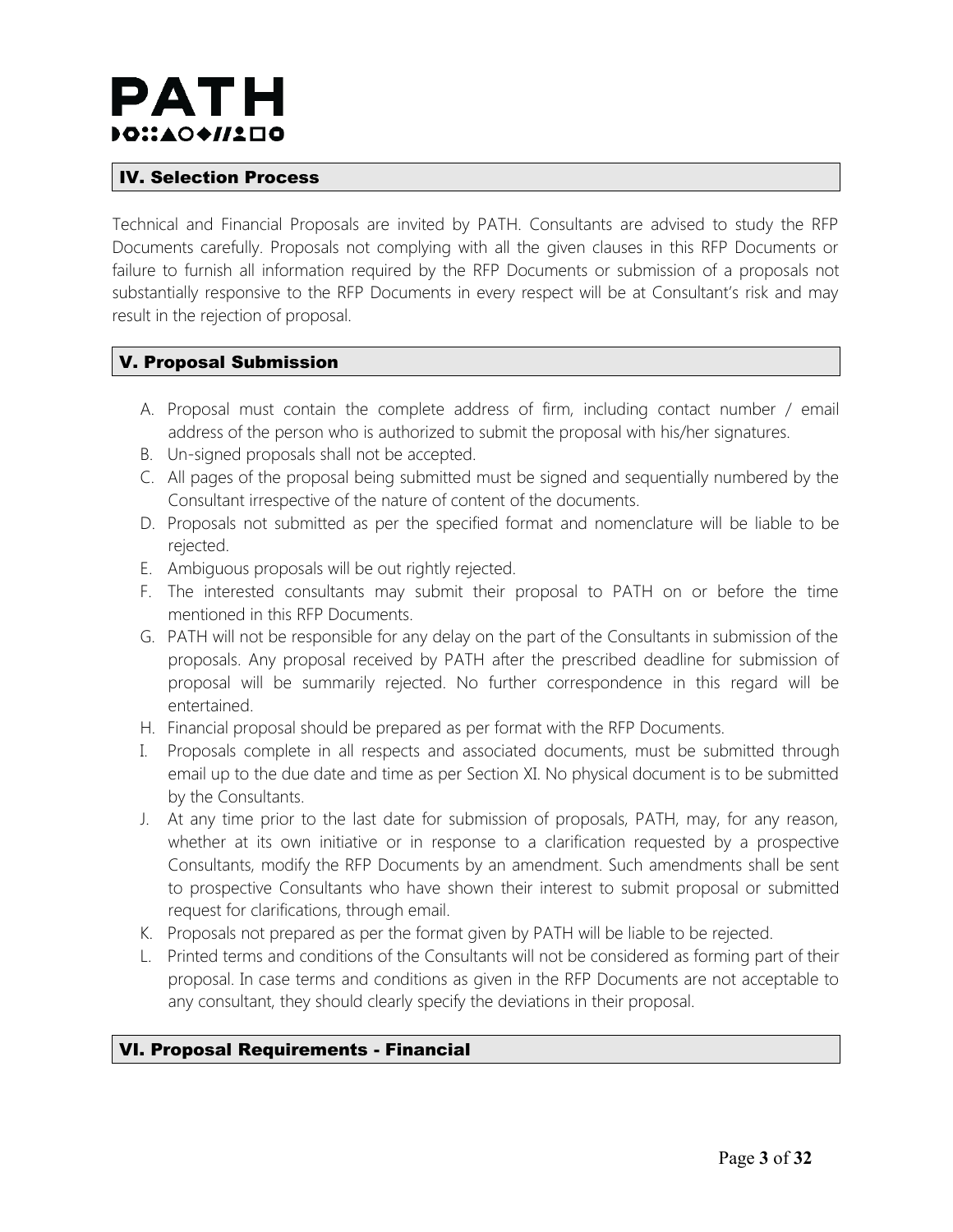## PATH DOI:AO◆//1口O

The Consultant should quote the cost of visiting Facilities for Preventive Maintenance and Troubleshooting Training inclusive of lump-sum cost for other Services (as per Scope of Services – Annexure E) as per the format given in Annexure D. Bidder has option to submit its bid for anyone, all, or any combination of Schedules.

### VII. Schedule for completion of Services

The Services as per Scope of Services - Annexure E should be performed during contract period of 1 year (February 2022 to January 2023). The selected Agency shall commence services within 15 days of issue of Work Order. The duration of contract may be extended for further period of 1-2 years based on extension of the project and satisfactory performance of services by the Agency.

### VIII. Payment Schedule

The 100% payment equivalent to the number of visits made to Hub and Spoke facilities during a quarter shall be released within 30 days of submission of claim supported by Progress Report for the Quarter covering:

- (a) List of Facilities visited during the quarter with date of visit, activities carried out along with duly filled preventive maintenance checklist, troubleshooting training report and repair / replacement of parts / consumables, if any duly countersigned by Facility In-charge
- (b) Details of call logged / reported for service / breakdown of Medical Oxygen Generation Plants, Liquid Medical Oxygen (LMO) Storage Tanks and Oxygen Concentrators and their Turn-Around-Time (TAT) of resolution.
- (c) Details of Services performed for administration of warranty/AMC/CMC obligations and/or repair of Medical Oxygen Generation Plants, Liquid Medical Oxygen (LMO) Storage Tanks and Oxygen Concentrators.
- (d) Details of repair activities carried out for such Medical Oxygen Generation Plants, Liquid Medical Oxygen (LMO) Storage Tanks and Oxygen Concentrators, which are not covered under warranty/AMC/CMC.
- (e) Any other activity performed during the quarter.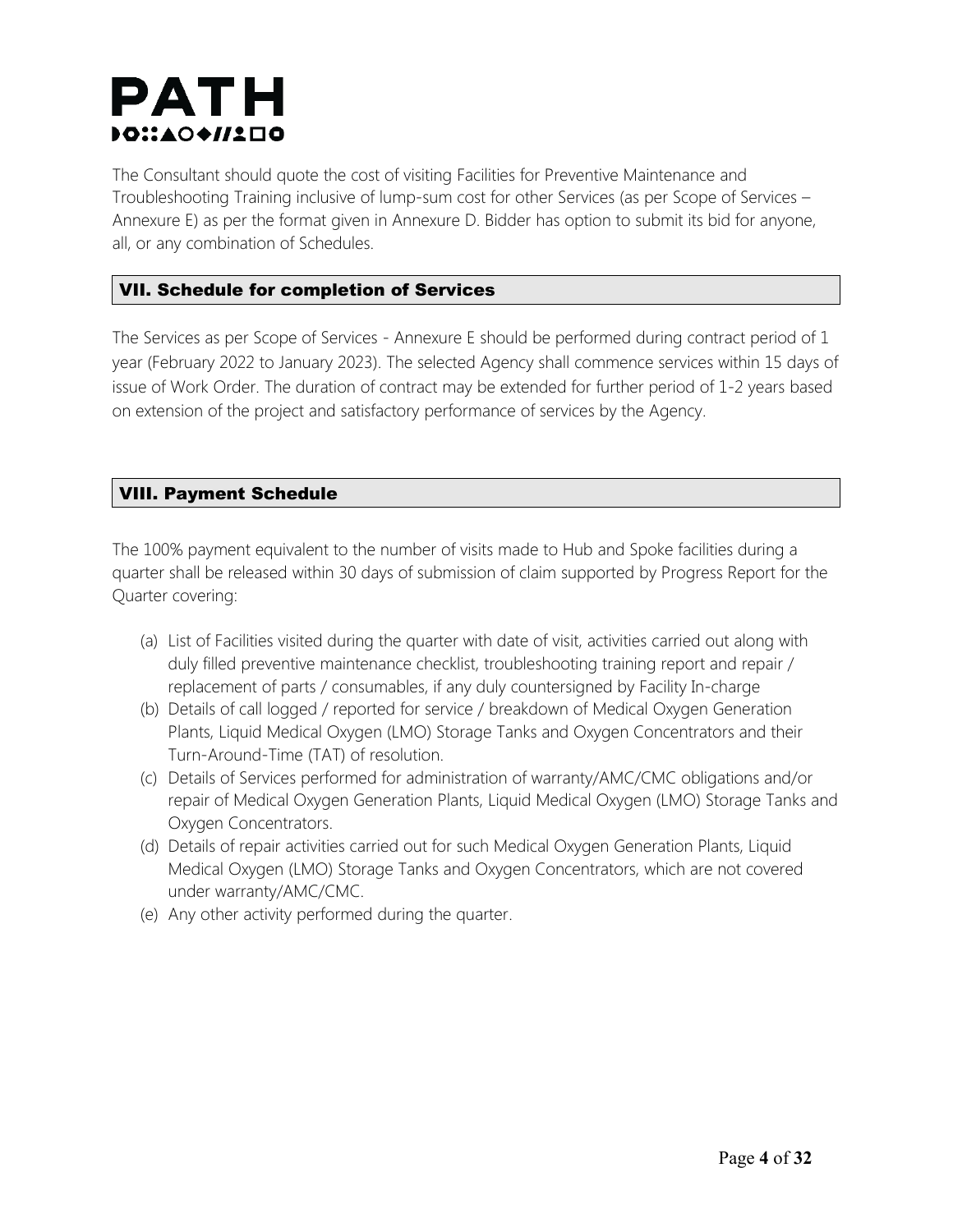### IX. Proposal Requirements – Technical

### A. Bidder's eligibility requirements:

- 1. Bidder, including consortium partner and associate (as the case may be) should be a legal entity for doing business in India.
- 2. Bidder may form consortium or associate with other Agencies to enhance their qualification. In such case, the details about such consortium partner / associate should be provided as per (Annexure B).
- 3. The Bidder or Consortium Partner or Associate should be:
	- a. in the business of manufacturing / supply, installation and maintenance of Medical / Industrial Oxygen Generation Plant for the last 3 years as on the due date for submission of bids; AND / OR
	- b. should be in the business of maintenance of medical / laboratory / diagnostic equipment at public or private healthcare facilities for the last 3 years as on the due date for submission of bids.
- 4. The bidder or Consortium Partner or associate should have:
	- a. Supplied, installed and provided / providing maintenance services to at least 10 Medical / Industrial Medical Generation Plants during last 3 years as on the due date for submission of proposal; AND / OR
	- b. Should have provided / providing Medical / Laboratory / Diagnostic equipment maintenance services (of at least 1 year duration) to at least 3 Clients in public / private sector during last 5 years as on due date for submission of proposals.
- 5. The approach, methodology and work plan submitted by the consultant is found substantially responsive to the requirements stated in Scope of Services – Annexure E.
- 6. In order to qualify for a Schedule, the bidder and Consortium Partner / associate, together should have achieved average annual turnover of at least Rs.50 lakh during last three financial years (2018-19, 2019-20 and 2020-21). In case a bidder participates for multiple Schedules, the average annual turnover requirement shall be for sum of turnover for multiple Schedules.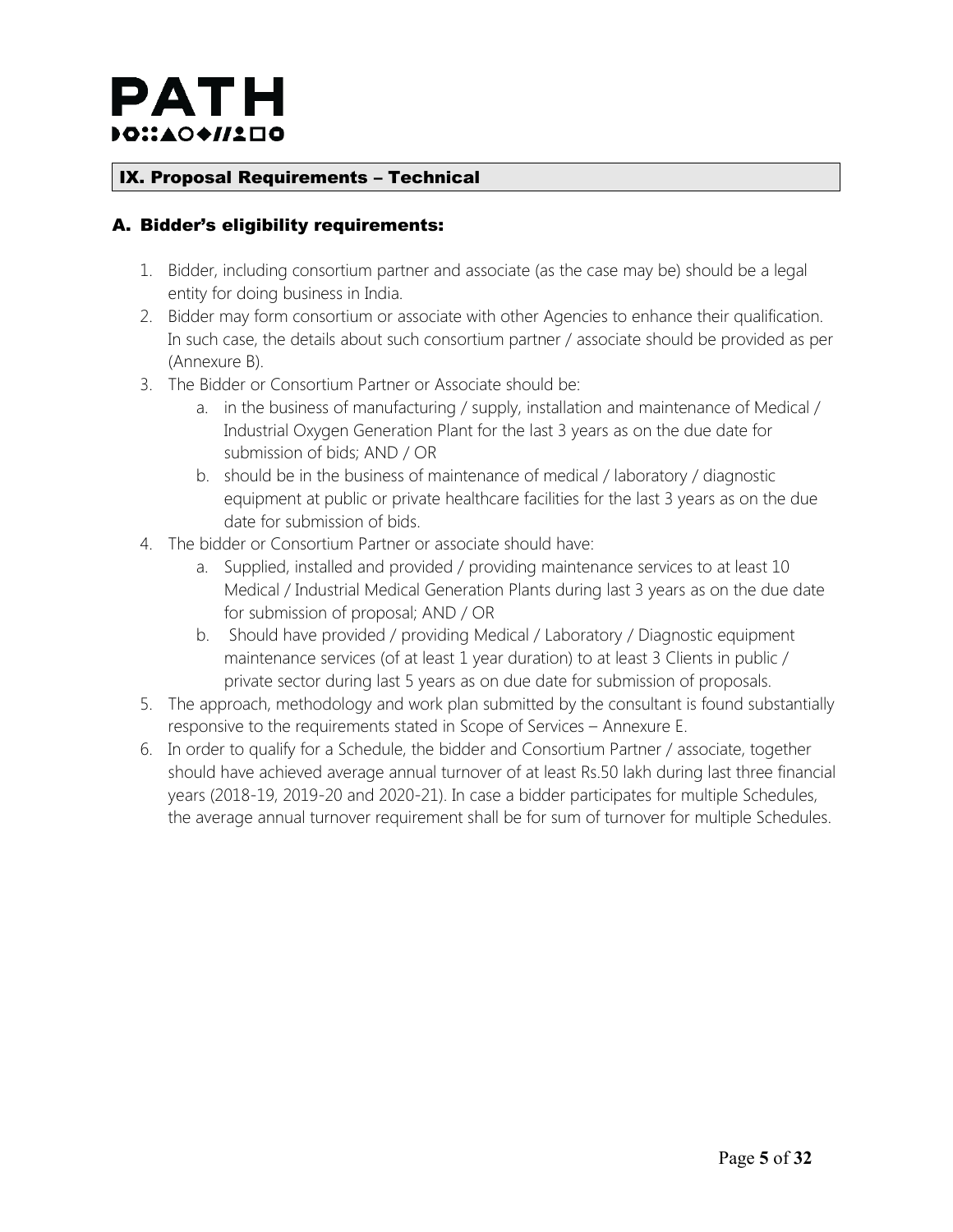### PATH DOI:AO+//1ロ0

### B. Documents Comprising Proposal:

Proposal submitted by a Consultant shall include the following:

- 1. Letter of Proposal (as per Annexure A).
- 2. Particulars of Bidder, and Consortium Partner / Associate (as the case may be) (as per Annexure B).
- 3. The letter of consortium / association signed issued by consortium partner / associate (as the case may be).
- 4. Approach, methodology and work plan (as per Annexure C).
- 5. Financial Proposal (as per Annexure D).
- 6. Mandatory enclosures along with the proposal as follows:
	- a) Copy of registration documents/certificate as a legal entity in India pertaining to bidder / Consortium Partner (as the case may be).
	- b) Copy of Contract(s) / Work Order(s) for:
		- a. supply, installation and maintenance of Medical / Industrial Oxygen Generation Plants issued during last 3 years, as on the due date for submission of proposals AND/OR;
		- b. maintenance of Medical / Laboratory / Diagnostic Equipment issued by Clients issued during last 3 years, as on the due date for submission of proposals.
	- c) Copy of GST Registration Certificate of Bidder, and Consortium Partner / Associate (as the case may be).
	- d) Audited balance sheet and audit report for 3 financial years (2018-19, 2019-20 & 2020- 21) pertaining to Bidder, and Consortium Partner / Associate (as the case may be).
	- e) Certificate of Annual Turnover for financial years 2018-19, 2019-20 & 2020-21, issued by statutory auditor / chartered accountant pertaining to Bidder, and Consortium Partner / Associate (as the case may be).

### X. Proposal Evaluation Criteria

### A. Proposal evaluation process:

- 1. Proposals will be reviewed to determine completeness of proposal (based on the RFP Documents) and fulfilment of eligibility requirements of consultants. Proposals that do not meet eligibility requirements will be eliminated following this review and not be considered further.
- 2. All proposals received by the stated closing date and time for proposal submission will be evaluated and ranked according to the conditions described in evaluation criteria below.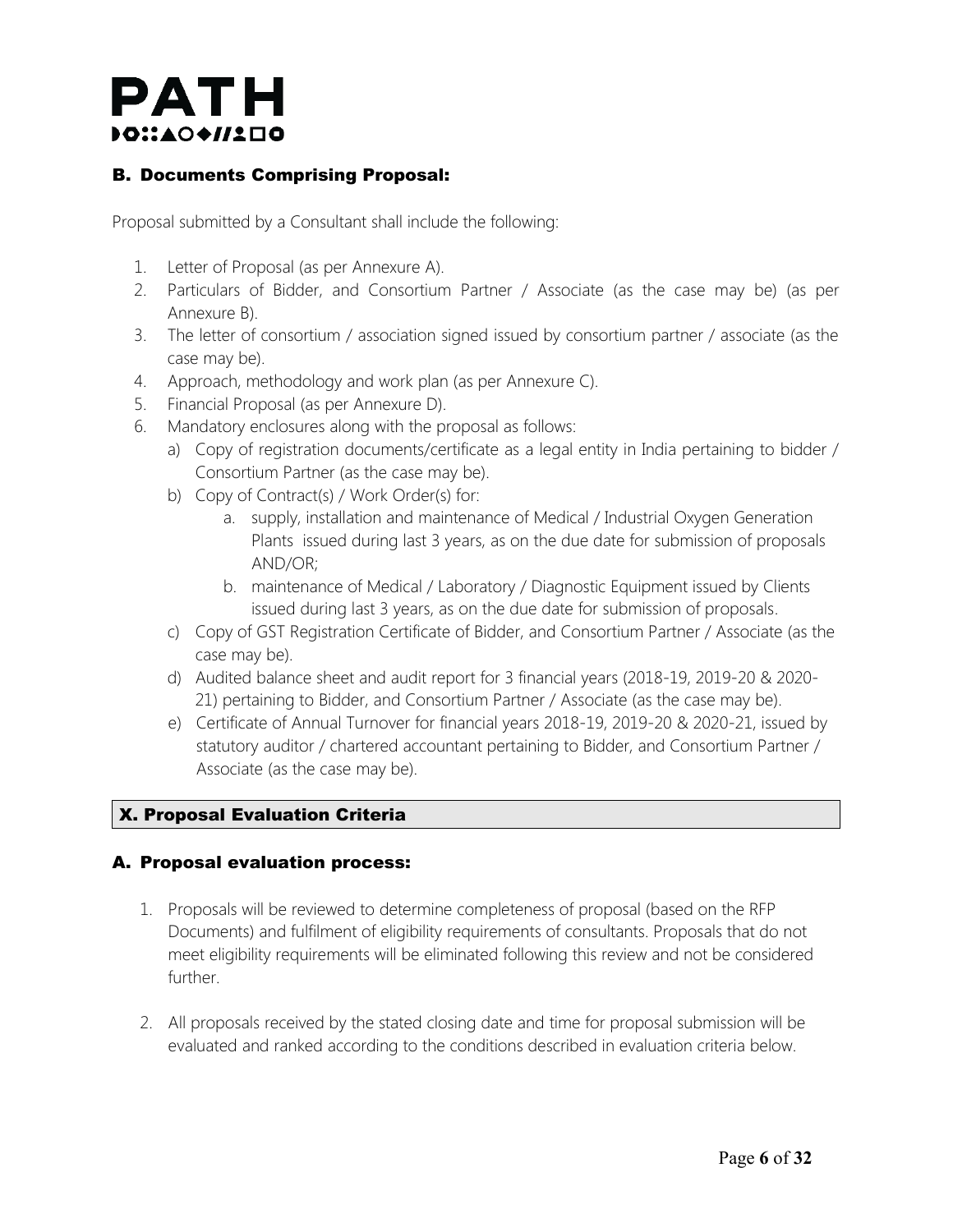

- 3. The proposals will be evaluated on the basis of the prices quoted for complete scope of services (as per Annexure E). The final selection will be on the least cost selection basis subject to verification of documents and technical evaluation of the proposals.
- 4. Successful consultant will be notified in writing by email. Consultant must confirm acceptance in writing within the time specified in the email.

### B. Evaluation criteria:

- 1. The consultants who substantially conform to the "Proposal Requirements Technical" (Section IX) shall be determined as technically qualified consultants.
- 2. The total prices for all the works given in Annexure E as quoted by such technically qualified consultants shall be evaluated and compared.
- 3. PATH may request the technically qualified consultants to make a detailed presentation on methodology and work plan for execution of services. The adequacy of methodology and work plan as assessed during presentation shall have bearing on final determination of bidder's technical qualification.
- 4. The Consultant found technically qualified and quoted lowest cost shall be considered for issue of work order.

NOTE: PATH reserves the right to reject proposals that do not meet eligibility or proposal submission requirements (as detailed above) without further notice to the consultants. Issuance of this RFP does not constitute a commitment on the part of PATH nor does it commit PATH to pay for the costs incurred in submission of proposal. Further, PATH reserves the right to reject any or all proposals received and to negotiate separately with a consultant, if such action is considered to be in the best interest of PATH.

### XI. Instructions and Deadlines for Responding

### A. PATH contacts:

Any communication must be sent to **ripindia@path.org** 

### B. Confirmation of interest:

Please send a statement acknowledging receipt of this solicitation and your intent to respond or not respond no later than due date given in Section I. Send the confirmation to the contact listed above.

### C. Request for clarifications:

Request for clarifications / questions on this solicitation will be accepted via email given above by due date given in Section I. Questions and answers will be provided to all prospective consultants who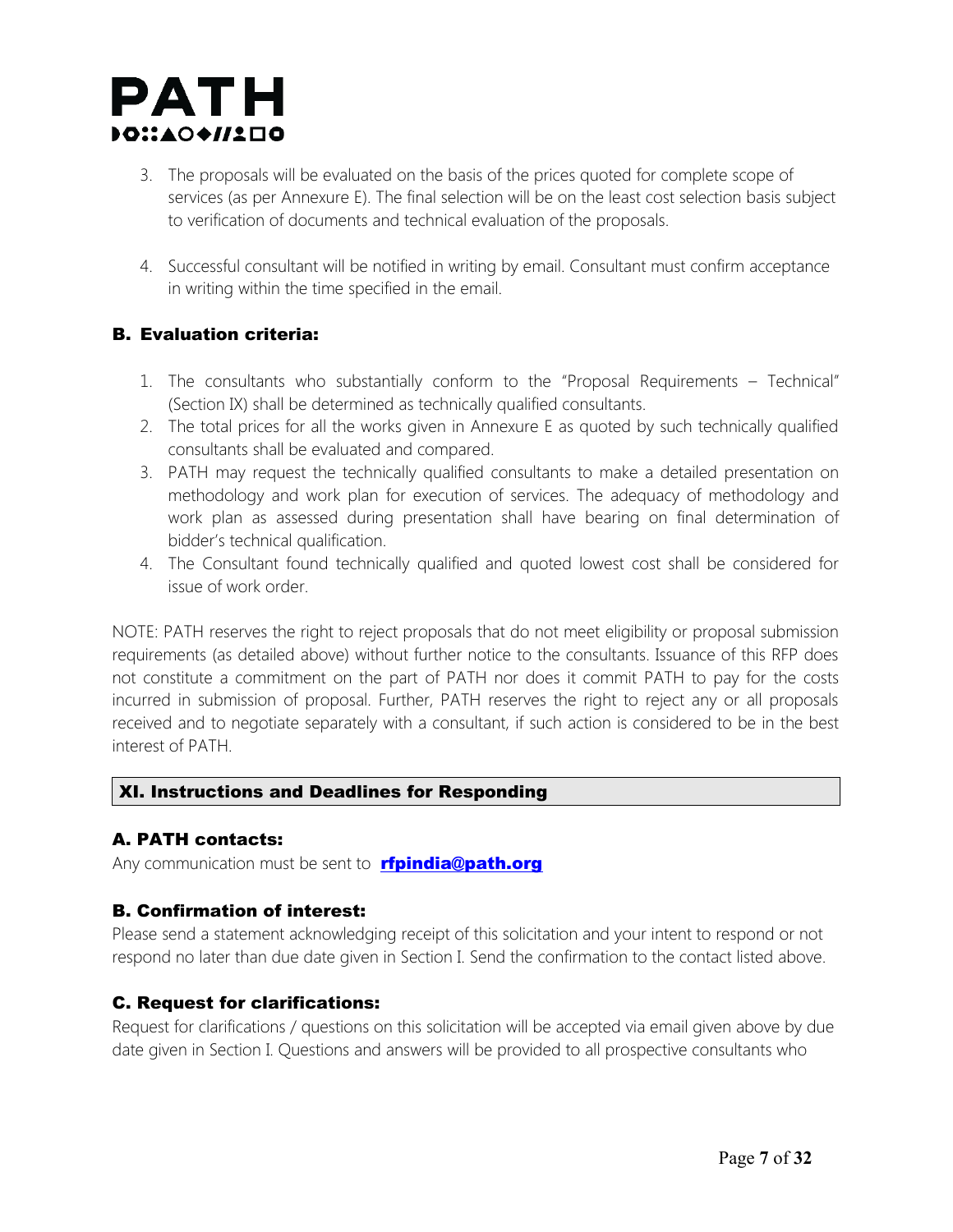## **PATH** DOI:AO+//1ロ0

confirmed interest. Please note that responses will not be confidential except in cases where proprietary information is involved. Inquiries after this date cannot be accommodated.

### D. Due date and time of Proposal Submission:

Submit your completed proposals by email to [rfpindia@path.org](mailto:rfpindia@path.org) latest by 24:00 Hrs. on 21/01/2022. The subject line of the email should read: "RFP # 2021-070 - Your Company Name".

We advise that consultants send files in commonly recognized Microsoft formats. We will not accept responsibility for resolving technical transmission problems with proposals. A hard copy of the proposal should not be sent. Your proposal should only include information specific to accomplishing the scope of work. Additional information submitted outside of the proposal requirements will be reviewed at PATH's discretion only.

### E. Selection of Consultant

PATH reserves the right to select from among the proposals received. PATH has the option to seek additional information / documents and discuss specific details with those consultants who have submitted their proposals.

### F. Receipt, Evaluation and Handling of Proposals

Once a proposal is received before the due date and time, the PATH will:

- 1. Log the receipt of the proposal and record the business information.
- 2. Review all proposals and disqualify any non-responsive ones (that fail to meet the terms set out in RFP Documents) and retain the business details on file with a note indicating disqualification.
- 3. Evaluate all proposals objectively in line with the criteria specified in the RFP Documents
- 4. Inform consultants within timelines as per RFP of the evaluation decision being made.

### G. General Disclosures

- 1. Consultants must disclose:
	- a) If they are or have been the subject of any proceedings or other arrangements relating to bankruptcy, insolvency or the financial standing of the bidders including but not limited to the appointment of any officer such as a receiver in relation to the Bidder personal or business matters or an arrangement with creditors or of any other similar proceedings.
	- b) If they have been convicted of, or are the subject of any proceedings, relating to:
		- i. Criminal offence or other offence, a serious offence involving the activities of a criminal organization or found by any regulator or professional body to have committed professional misconduct.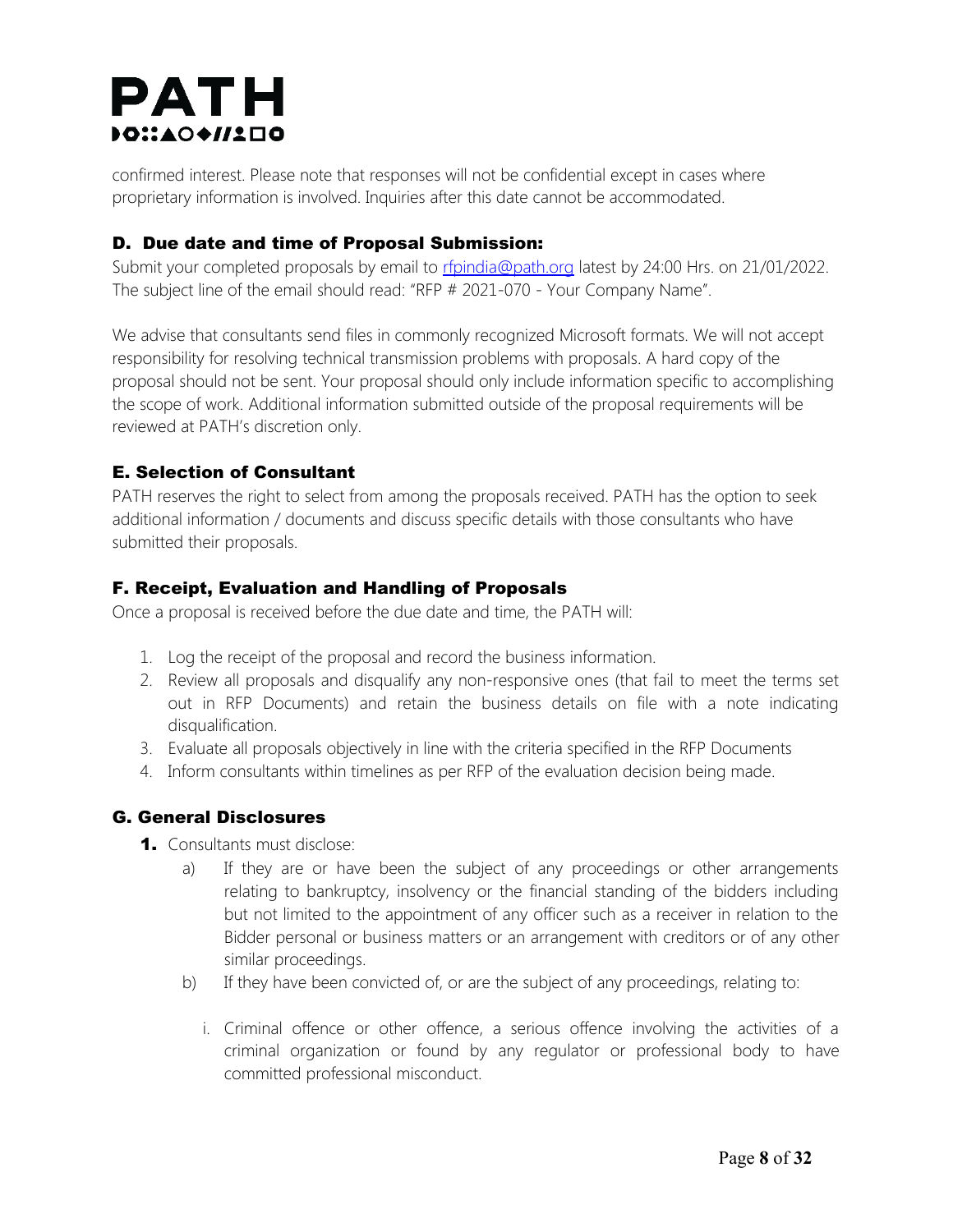

- ii. Corruption including the offer or receipt of any inducement of any kind in relation to obtaining any contract with PATH, or any other contracting body or authority.
- iii. Failure to fulfill any obligations in any jurisdiction relating to the payment of taxes.

### XII. Terms and Conditions of the Solicitation

#### A. Notice of non-binding solicitation

PATH reserves the right to reject any and/or all proposals received in response to this solicitation and is in no way bound to accept any proposal.

### B. Confidentiality

All information provided by PATH as part of this solicitation must be treated as confidential. In the event that any information is inappropriately released, PATH will seek appropriate remedies as allowed. Proposals, additional information / documents, discussions, and all information received in response to this solicitation will be held as strictly confidential, except as otherwise noted.

### C. Conflict of interest disclosure

Suppliers bidding on PATH business must disclose, to the procurement contact listed in the RFP, any actual or potential conflicts of interest. Conflicts of interest could be present if there is a personal relationship with a PATH staff member that constitutes a significant financial interest, board memberships, other employment, and ownership or rights in intellectual property that may be in conflict with the supplier's obligations to PATH. Suppliers and PATH are protected when actual or perceived conflicts of interest are disclosed. When necessary, PATH will create a management plan that provides mitigation of potential risks presented by the disclosed conflict of interest

### D. Communication

All communications regarding this solicitation shall be directed to appropriate parties at PATH indicated in Section XI. A. Contacting third parties involved in the project, the review panel, or any other party may be considered a conflict of interest and could result in disqualification of the bid.

### E. Acceptance

Acceptance of a proposal does not imply acceptance of its terms and conditions. PATH reserves the option to negotiate on the final terms and conditions. We additionally reserve the right to negotiate the substance of the finalists' bid, as well as the option of accepting partial components of a proposal if appropriate.

### F. Right to final negotiations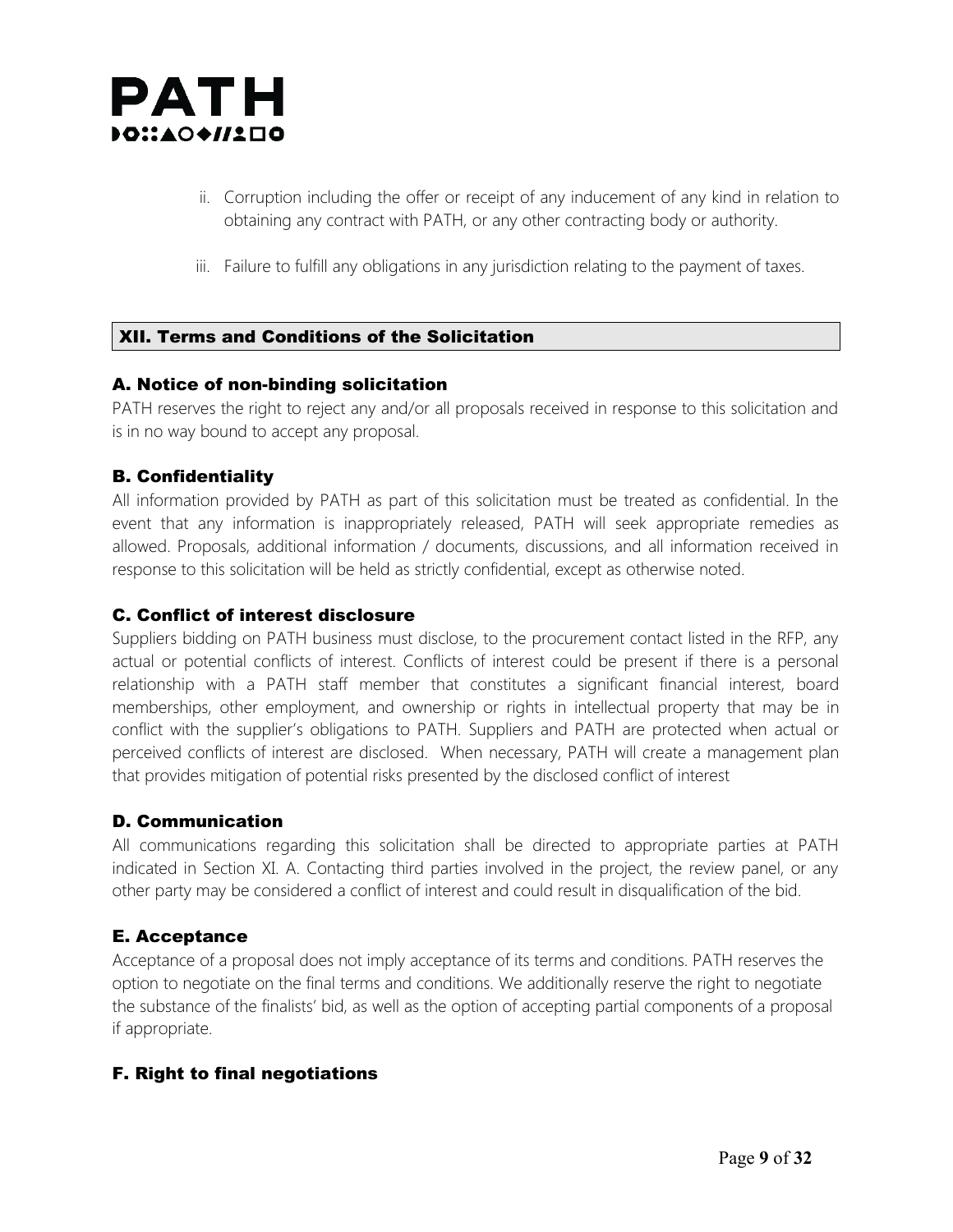## **PATH**  $\bullet$ C $::\bullet$ O $\bullet$ //1 $\square$ o

PATH reserves the option to negotiate on the final costs and final scope of work, and also reserves the option to limit or include third parties at PATH's sole and full discretion in such negotiations.

### G. Third-party limitations

PATH does not represent, warrant, or act as an agent for any third party as a result of this solicitation. This solicitation does not authorize any third party to bind or commit PATH in any way without our express written consent.

### H. Proposal Validity

Proposal submitted under this request shall be valid for 60 days from the date the date the proposal submission is due. The validity period shall be stated in the proposal submitted to PATH.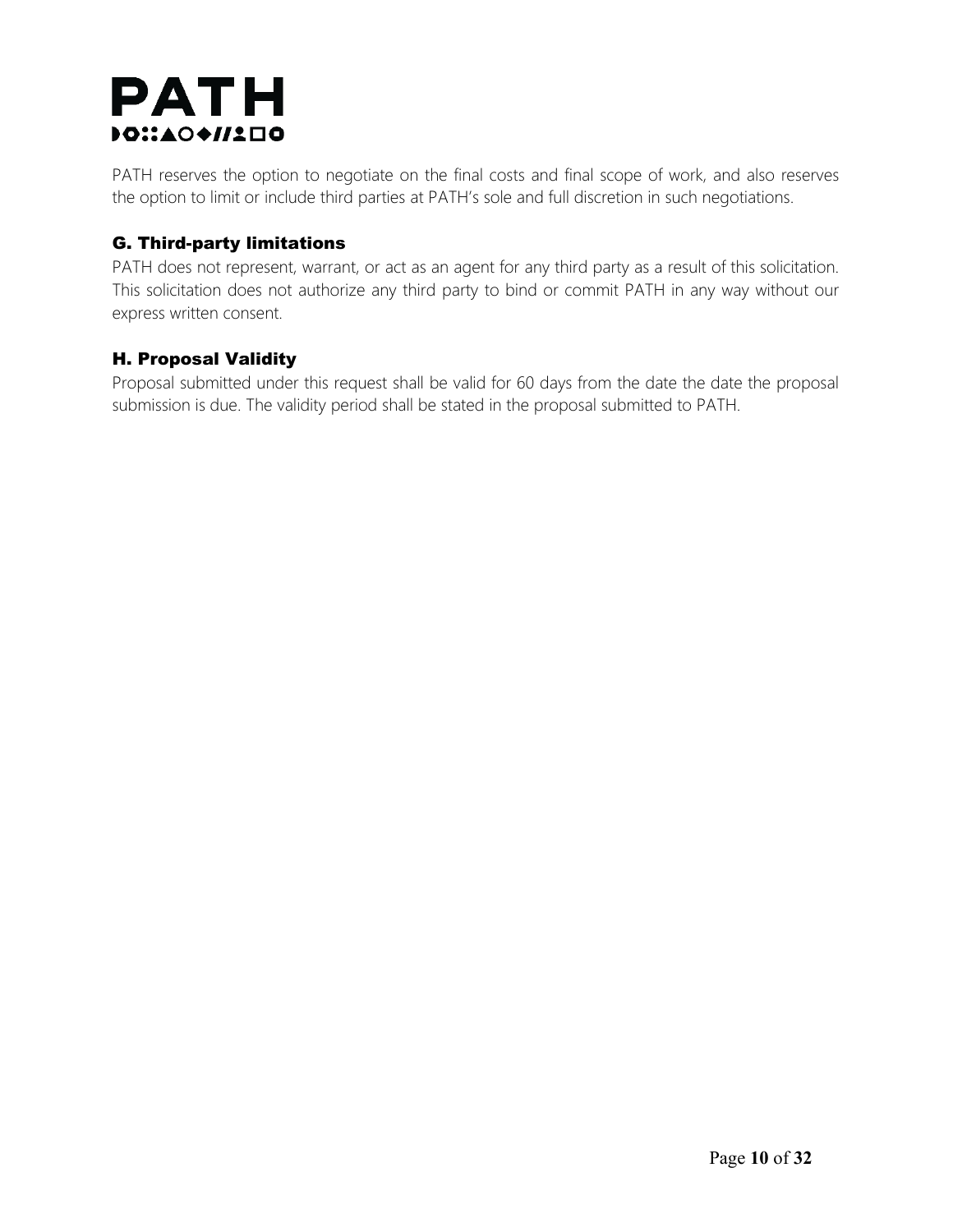

#### RFP# 2021-070: Annexure A – Letter of Proposal

To,

PATH 15<sup>th</sup> Floor, Dr. Gopal Das Bhawan, 28 Barakhamba Road New Delhi 110001

Subject: RFP# 2021-070: Proposal to setup Maintenance Management System for Medical Oxygen Generation Plants, Liquid Medical Oxygen (LMO) Storage Tanks, Oxygen Cylinders, MGPS and Oxygen Concentrators at select Public Healthcare Facilities across 18 States of India

Dear Sir,

1. Having examined the RFP documents and appendix thereto, we, the undersigned, in conformity with the said document, offer to execute the services as given in the Scope of Services – Annexure E, with the RFP documents for the following Schedules:

| <b>Schedule</b> | <b>States Covered</b>                                                      |
|-----------------|----------------------------------------------------------------------------|
| No.             |                                                                            |
|                 | Maharashtra                                                                |
|                 | Karnataka, Kerala, Andhra Pradesh, Telangana, Tamil Nadu and Gujarat       |
|                 | Chhattisgarh, Himachal Pradesh, Jharkhand, Madhya Pradesh, Odisha, Punjab, |
|                 | Meghalaya, Bihar, Delhi, Uttarakhand and Rajasthan                         |

*Note: Please retain rows for only the quoted Schedules and delete remaining rows.*

- 2. We undertake, if our proposal is accepted, to execute the works within time frame specified, starting from the date of receipt of issue of Work Order (WO) from PATH.
- 3. We agree to execute a WO in the form to be communicated by PATH, incorporating all agreements with such alterations or additions thereto as may be necessary to adapt such agreement to the circumstances of the standard and notice of the award within time prescribed after notification of your intention to accept this proposal.
- 4. We would like to clearly state that we qualify for this work as we meet all the eligibility requirements indicated by you in the RFP Documents.
- 5. We certify that all the information mentioned in "Particulars of Bidders / Consortium Partners / Associates" - Annexure B of this covering letter is true and correct.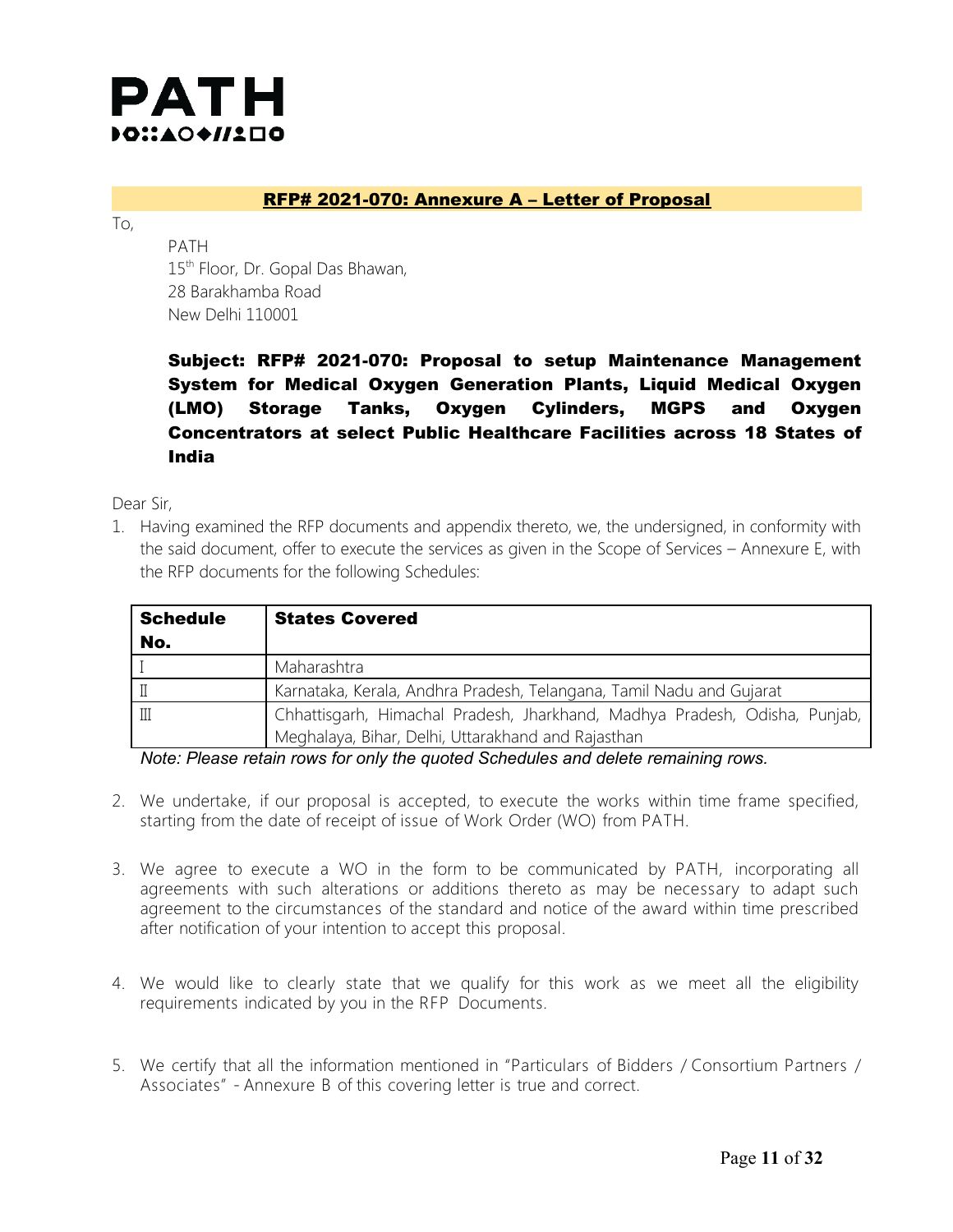

- 6. We understand that if the details given in support of claims made above are found to be untenable and/or unverifiable our proposal may be rejected without any reference to us. We further clearly understand that PATH is not obliged to inform us of the reasons of rejection of our proposal.
- 7. It is certified that the information furnished herein and as per the document submitted is true and correct and nothing has been concealed or tampered with. We have gone through all the conditions of RFP and are liable to any punitive action for furnishing false information/documents.

Dated this \_\_\_\_\_ day of 20\_\_

Signature (Bidder's Seal)

\_\_\_\_\_\_\_\_\_\_\_\_\_\_\_\_ In the capacity of

Duly authorized to sign proposal for and on behalf of: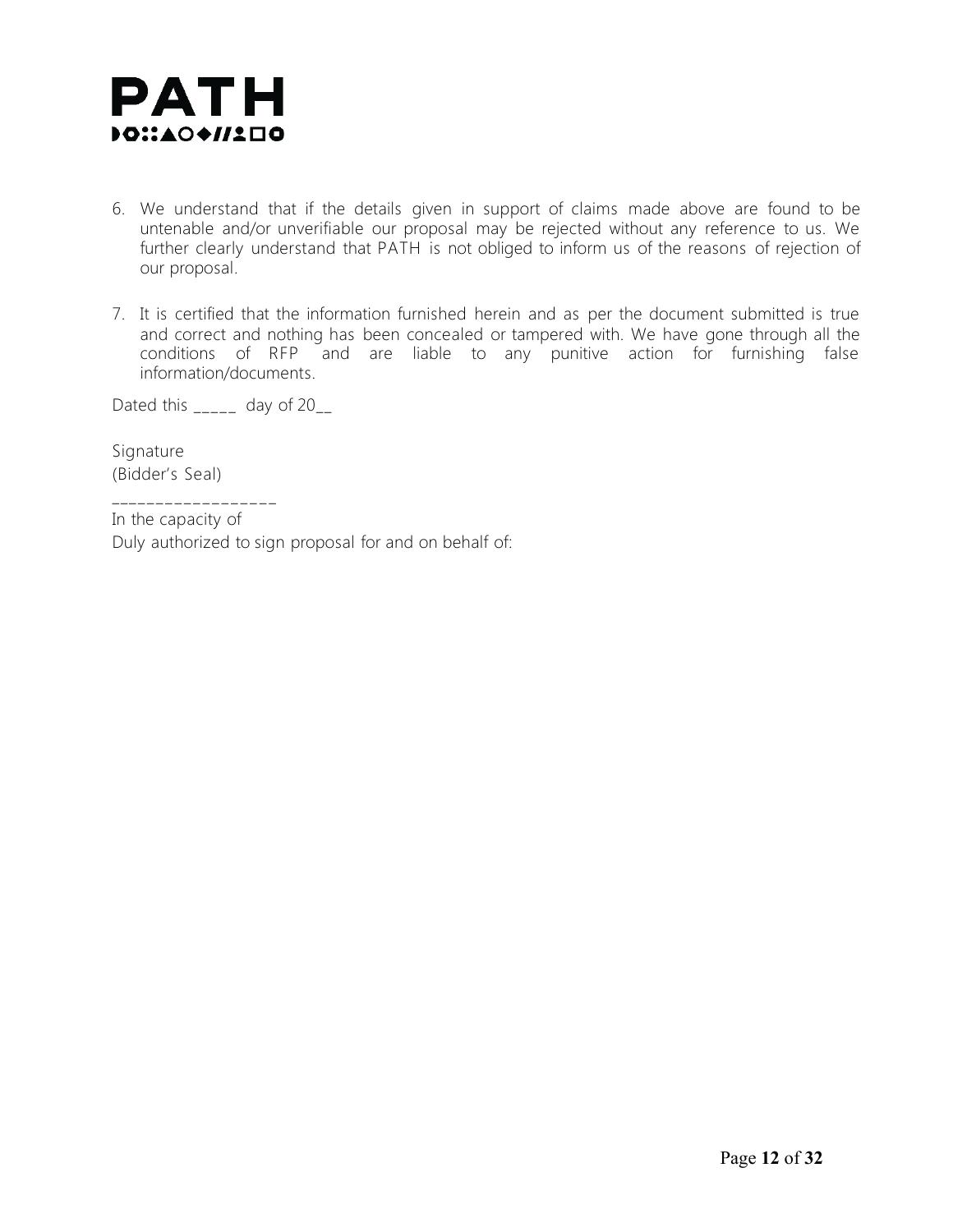

### RFP# 2021-070: Annexure B - Particulars of Bidder, and Consortium Partner / Associate (as the case may be)

*[please use separate sheets for Bidder / Consortium Partner / Associate, as the case may be]*

1. Name of the Bidder / Consortium Partner / Associate (as the case may be):

\_\_\_\_\_\_\_\_\_\_ \_\_ \_ \_ \_ \_ \_ \_ \_ \_ \_ \_ \_ \_ \_ \_ \_ \_ \_ \_ \_ \_ \_ \_ \_ \_ \_ \_ \_ \_ \_ \_ \_ \_ \_ \_ \_ \_ \_

2. Address of the Bidder / Consortium Partner / Associate:

\_\_\_\_\_\_\_\_\_\_ \_\_ \_ \_ \_ \_ \_ \_ \_ \_ \_ \_ \_ \_ \_ \_ \_ \_ \_ \_ \_ \_ \_ \_ \_ \_ \_ \_ \_ \_ \_ \_ \_ \_ \_ \_ \_ \_ \_ \_\_\_\_\_\_\_\_\_\_ \_\_ \_ \_ \_ \_ \_ \_ \_ \_ \_ \_ \_ \_ \_ \_ \_ \_ \_ \_ \_ \_ \_ \_ \_ \_ \_ \_ \_District \_\_\_\_\_\_\_\_\_\_ \_\_ \_ \_ PIN

3. Email Address: \_\_\_\_\_\_\_\_\_\_ \_ \_ \_ \_ \_ \_ \_ \_ \_ \_ \_ \_ \_ \_ \_ \_ \_ \_ \_ \_ \_ \_ \_ \_ \_ \_ \_ \_ \_ \_ \_ \_ \_ \_ \_ \_ \_ \_

- 4. Phone: \_\_\_\_\_\_\_\_\_\_ \_\_ \_ \_ \_ \_ \_ \_ \_ \_ \_ \_ \_ \_ \_ \_ \_ \_ \_ \_ \_ \_ \_ \_ \_ \_ \_ \_ \_ \_ \_ \_ \_ \_ \_ \_ \_ \_ \_
- 5. Incorporated as: \_\_\_\_\_\_\_\_\_\_\_\_\_\_\_ in year \_\_\_\_\_\_\_\_\_\_\_ at \_\_\_\_\_\_\_\_\_\_\_\_\_\_\_ (Company, State Registered Firm, Co-operative Society or Partnership Firm)
- 6. Whether any legal arbitration/proceeding is instituted against the consultant or the consultant has lodged any claim in connection with works carried out by them (Yes/No): \_\_\_\_\_\_\_\_\_\_ \_
- 7. If yes, please give details. \_\_\_\_\_\_\_\_\_\_ \_\_ \_ \_ \_ \_ \_ \_ \_ \_ \_ \_ \_ \_ \_ \_ \_ \_ \_ \_ \_ \_ \_ \_ \_ \_ \_ \_ \_ \_ \_ \_ \_ \_ \_ \_ \_ \_ \_ \_
- 8. Whether the Bidder / Consortium Partner / Associate complies with the requirement of Registration under the Contract Labour (Regulation and Abolition) Act (Yes/No):

#### 9. Bidder / Consortium Partner / Associate profile:

a. Name of the top executive:

\_\_\_\_\_\_\_\_\_\_\_\_\_\_\_\_\_\_

- b. Designation: \_\_\_\_\_\_\_\_\_\_\_\_\_\_\_\_\_\_\_\_\_\_\_\_\_\_\_\_\_\_\_\_\_\_\_\_\_\_\_\_\_\_
- c. Email Address: **Email Address:**
- d. Mobile Number:  $\blacksquare$

### 10. Number of Technicians / Service Engineers available with the Bidder / Consortium Partner / Associate:

| naadement<br>Nari<br>$\sim$ $\sim$ $\sim$<br>cation:<br>rience.<br>.<br><b>Anc</b><br>LXDEI'<br>$\sim$<br>. |
|-------------------------------------------------------------------------------------------------------------|
|-------------------------------------------------------------------------------------------------------------|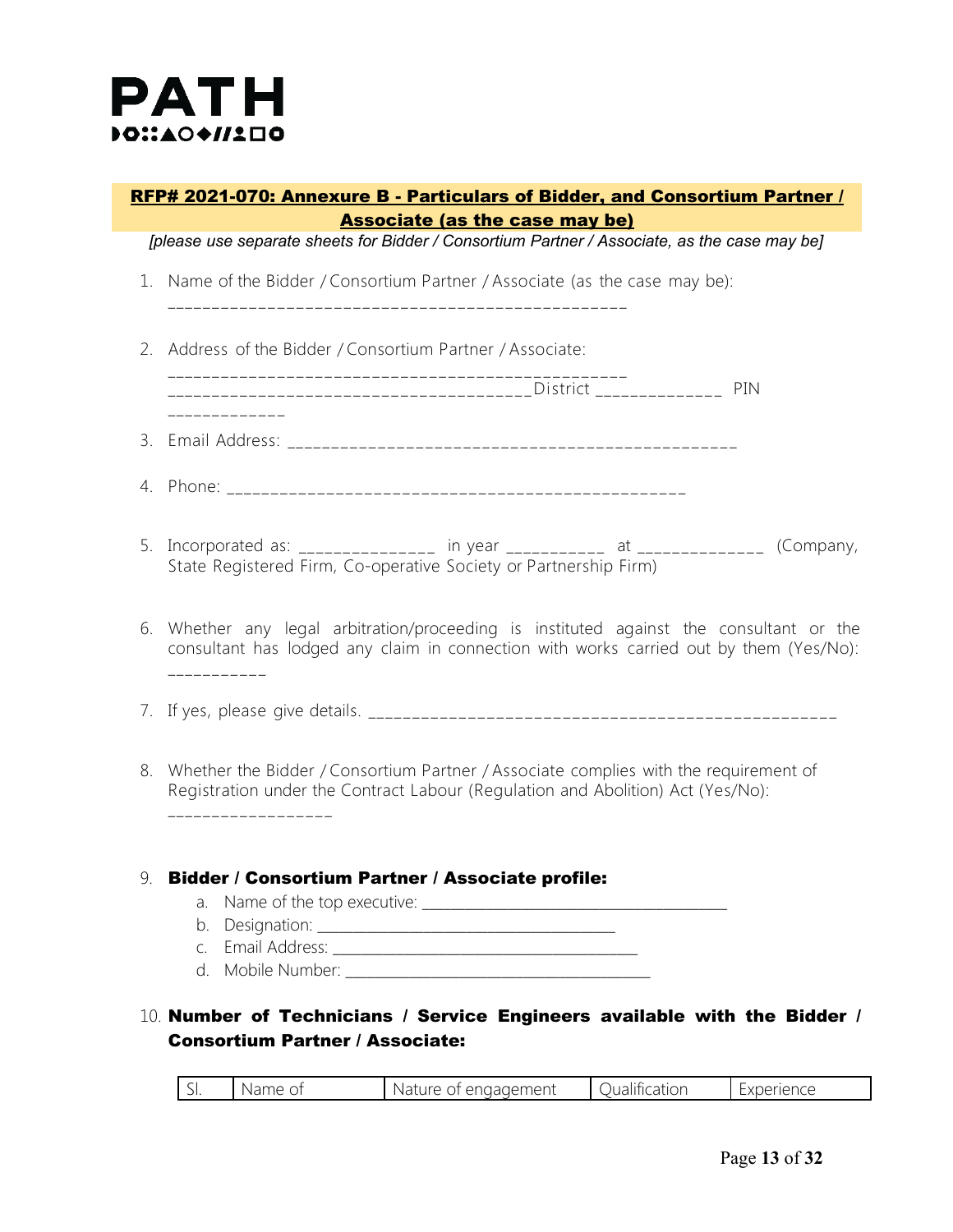

| No. | Technicians /     | (Full Time / Part Time / |  |
|-----|-------------------|--------------------------|--|
|     | Service Engineers | Need Based               |  |
|     |                   |                          |  |
|     |                   |                          |  |
|     |                   |                          |  |

11. Experience of supply, installation and maintenance of Medical / Industrial Oxygen Generation Plants:

| SI.<br>No. | <b>Name and</b><br>address of<br><b>Client</b> | P.O.<br><b>Contract</b><br>No. and<br><b>Date</b> | <b>Brief</b><br><b>Description of</b><br>Medical /<br><b>Industrial</b><br><b>Oxygen</b><br><b>Generation</b><br><b>Plants</b> | Date of<br><b>Supply</b> | Whether<br>the Plant is<br>working<br>satisfactori<br>ly (Yes/No) |
|------------|------------------------------------------------|---------------------------------------------------|--------------------------------------------------------------------------------------------------------------------------------|--------------------------|-------------------------------------------------------------------|
|            |                                                |                                                   |                                                                                                                                |                          |                                                                   |
|            |                                                |                                                   |                                                                                                                                |                          |                                                                   |

12. Experience of providing medical / laboratory equipment maintenance services:

| SI.<br>No. | <b>Name and</b><br>address of<br><b>Client</b> | P.O./<br><b>Contract</b><br>No. and<br><b>Date</b> | <b>Brief</b><br><b>Description of</b><br>services<br>performed | <b>Duration of</b><br><b>Service</b> | <b>Whether</b><br>the<br><b>Services</b><br>have been<br>performed /<br>being<br>performed<br>satisfactori<br>ly (Yes/No) |
|------------|------------------------------------------------|----------------------------------------------------|----------------------------------------------------------------|--------------------------------------|---------------------------------------------------------------------------------------------------------------------------|
|            |                                                |                                                    |                                                                |                                      |                                                                                                                           |
|            |                                                |                                                    |                                                                |                                      |                                                                                                                           |

Note: Please submit copy of Contracts / Work Orders and Client's Certificate of satisfactory performance as stated in the table under para 11& 12 above.

### 1. Bidder's / Consortium Partner's / Associate's Annual Turnover (In Rs.) Financial Year **Annual Turnover (Rs.)**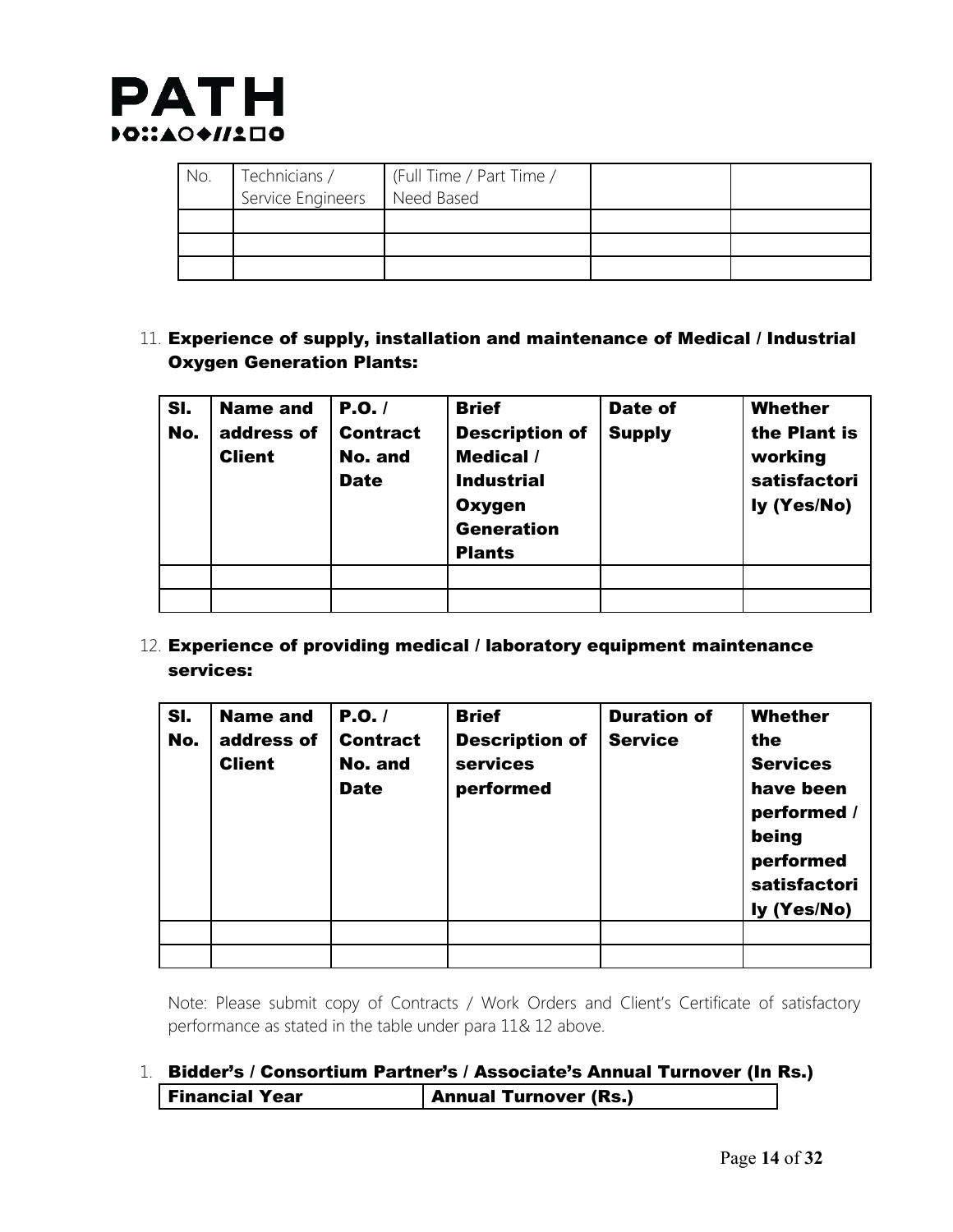

| 2018-19 |  |
|---------|--|
| 2019-20 |  |
| 2020-21 |  |

Note: Please submit Certificate of Annual Turnover issued by statutory auditor / chartered accountant and audited balance sheets

Documents in support of the above may be furnished with page numbers indicated in the index. Please use separate sheets wherever necessary.

Date Place Bidder's Seal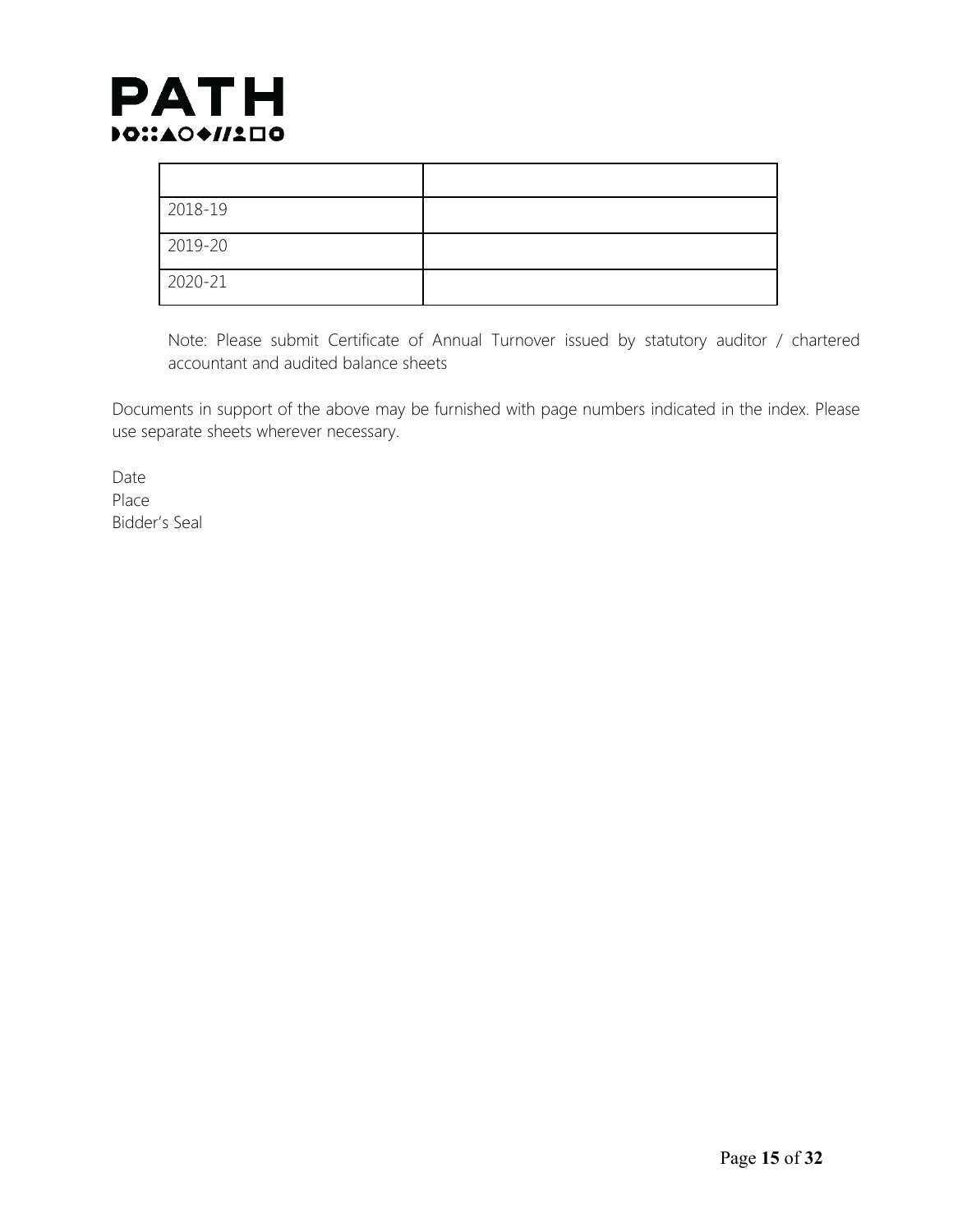

### RFP#2021-070: Annexure C – Approach, Methodology and Work Plan

*[Consultants are required to submit their approach, methodology and work plan to execute the works as per Scope of Services – Annexure-E, not more than 10 pages. This should include list of Technicians / Service Engineers to be deployed along with their brief profiles.]*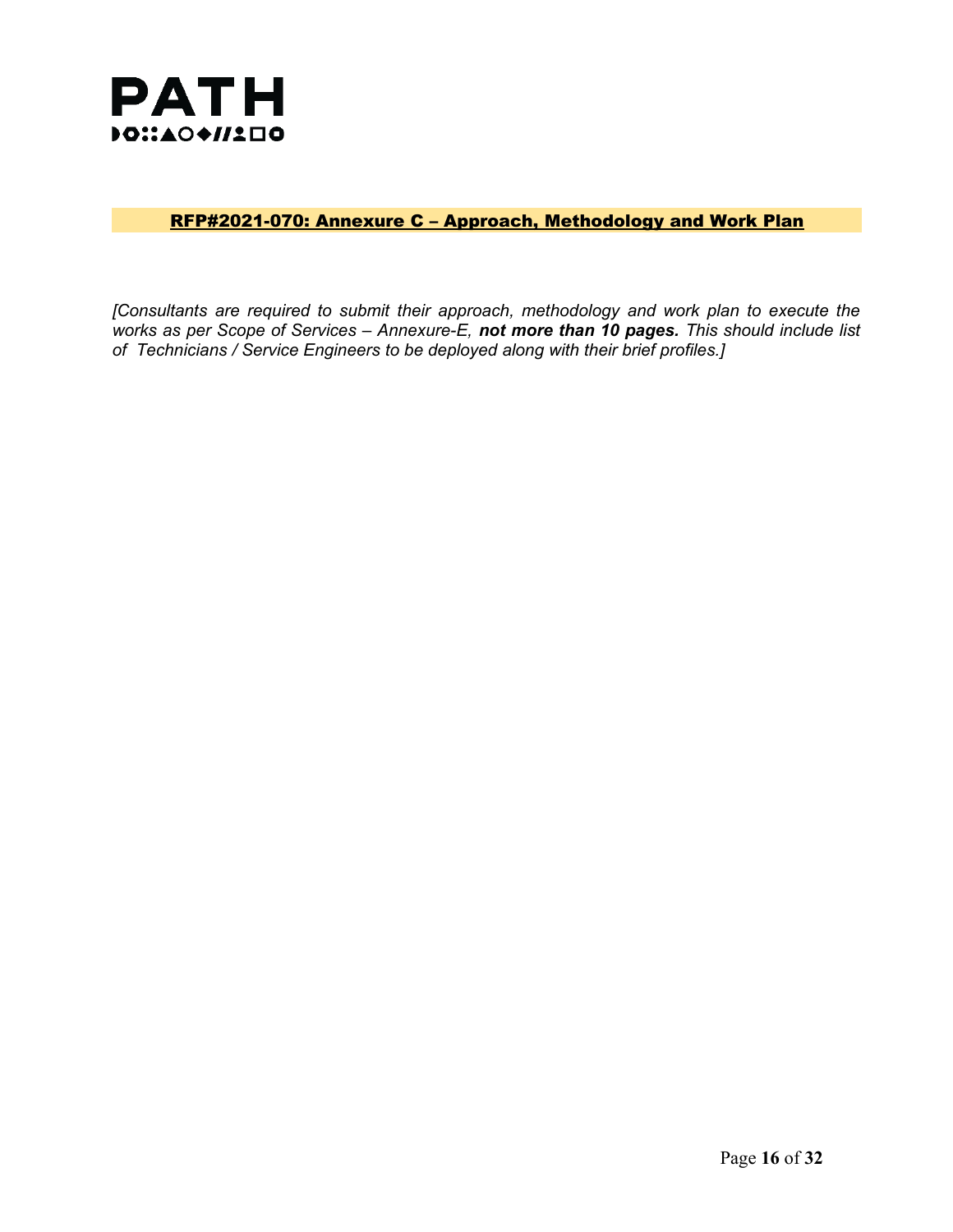

### RFP# 2021-070: Annexure D – Financial Proposal

| <b>Brief Description</b><br>of Services                                                                                                                                  | Number<br>of Hub<br>& Spoke<br><b>Facilities</b> | Number of visits to Hub &<br>Spoke preventive<br>maintenance/Troubleshoot<br>training / breakdown visits<br>in a year (one Visit per<br>Quarter) | Unit of<br>Measure | <b>Unit Rate</b><br>(exclusive<br>of GST)<br>(Rs.) | <b>GST</b><br>Rate | <b>GST</b><br>amoun<br>t(Rs.) | Total<br><b>Unit Price</b><br><i>(inclusive)</i><br>of GST)<br>(in)<br>figures) | Total<br>Price<br>(Rs.) |
|--------------------------------------------------------------------------------------------------------------------------------------------------------------------------|--------------------------------------------------|--------------------------------------------------------------------------------------------------------------------------------------------------|--------------------|----------------------------------------------------|--------------------|-------------------------------|---------------------------------------------------------------------------------|-------------------------|
| $\blacktriangle$                                                                                                                                                         | B                                                | $\mathbf c$                                                                                                                                      | D                  | E                                                  | F                  | G                             | H<br>$(E+G)$                                                                    |                         |
| Cost of<br>Preventive<br>Maintenance<br>and<br>Troubleshooting<br>Training and<br>lump-sum cost<br>for other<br>Services (as per<br>Scope of<br>Services-<br>Annexure E) |                                                  |                                                                                                                                                  |                    |                                                    |                    |                               |                                                                                 |                         |
| Schedule I                                                                                                                                                               | 60                                               | 240                                                                                                                                              | No. of<br>Visit    |                                                    |                    |                               |                                                                                 |                         |
| Schedule II                                                                                                                                                              | 36                                               | 144                                                                                                                                              | No. of<br>Visit    |                                                    |                    |                               |                                                                                 |                         |
| Schedule III                                                                                                                                                             | 33                                               | 132                                                                                                                                              | No. of<br>Visit    |                                                    |                    |                               |                                                                                 |                         |

- a. The bidders may choose to submit their bids for any one, all, or any combination of Schedules.
- b. Proposals quoting zero or abnormally low rates compared to the industry prevalent rates will be rejected
- c. The rates quoted above will not be changed throughout the period of proposal validity and duration of contract.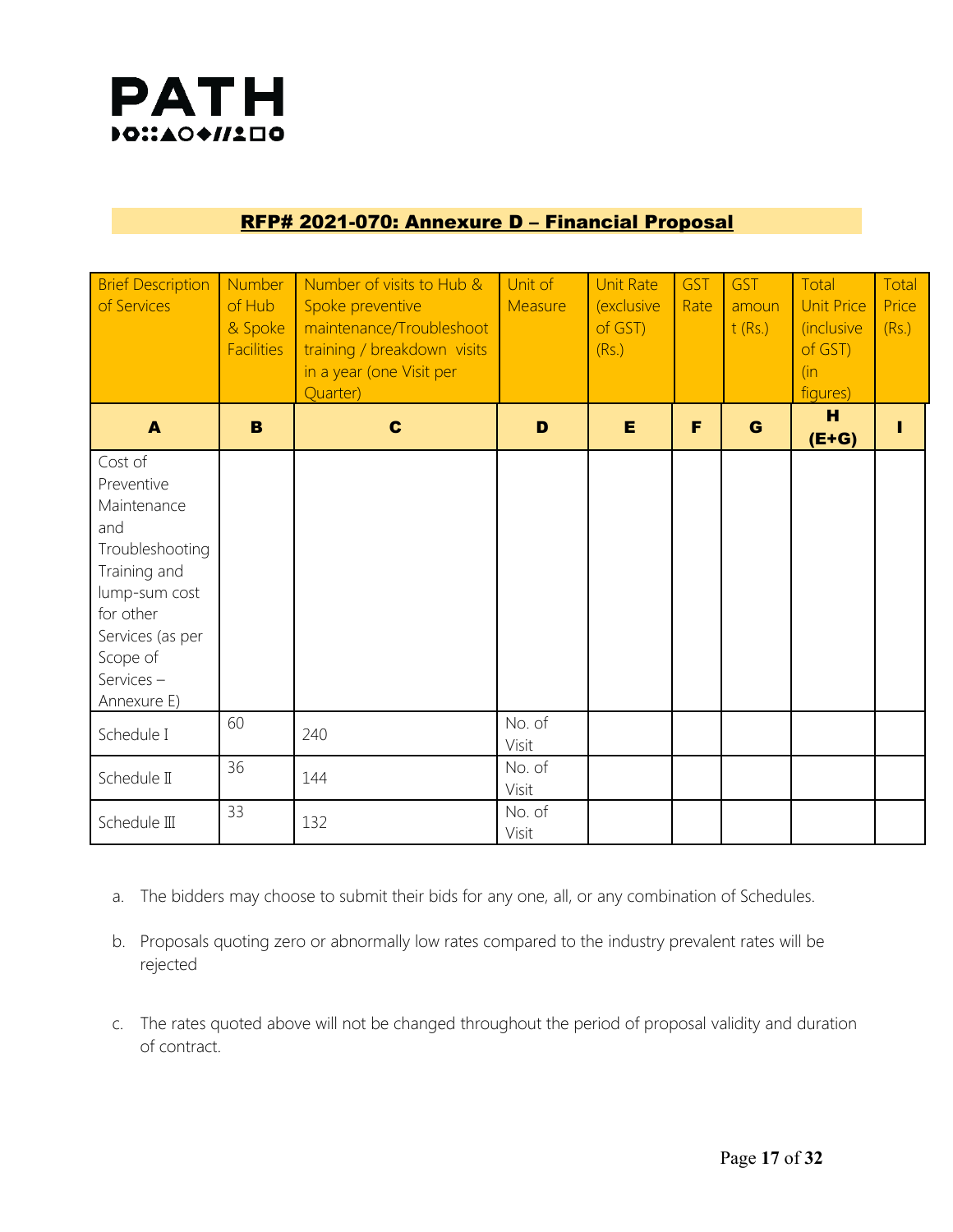

d. The selected Agency may be required to provide services to additional States, Facilities (Hubs & Spokes), at the rate quoted above.

Name of Supplier:

Authorized Signatory:

Name

Date

Place

Bidder's Seal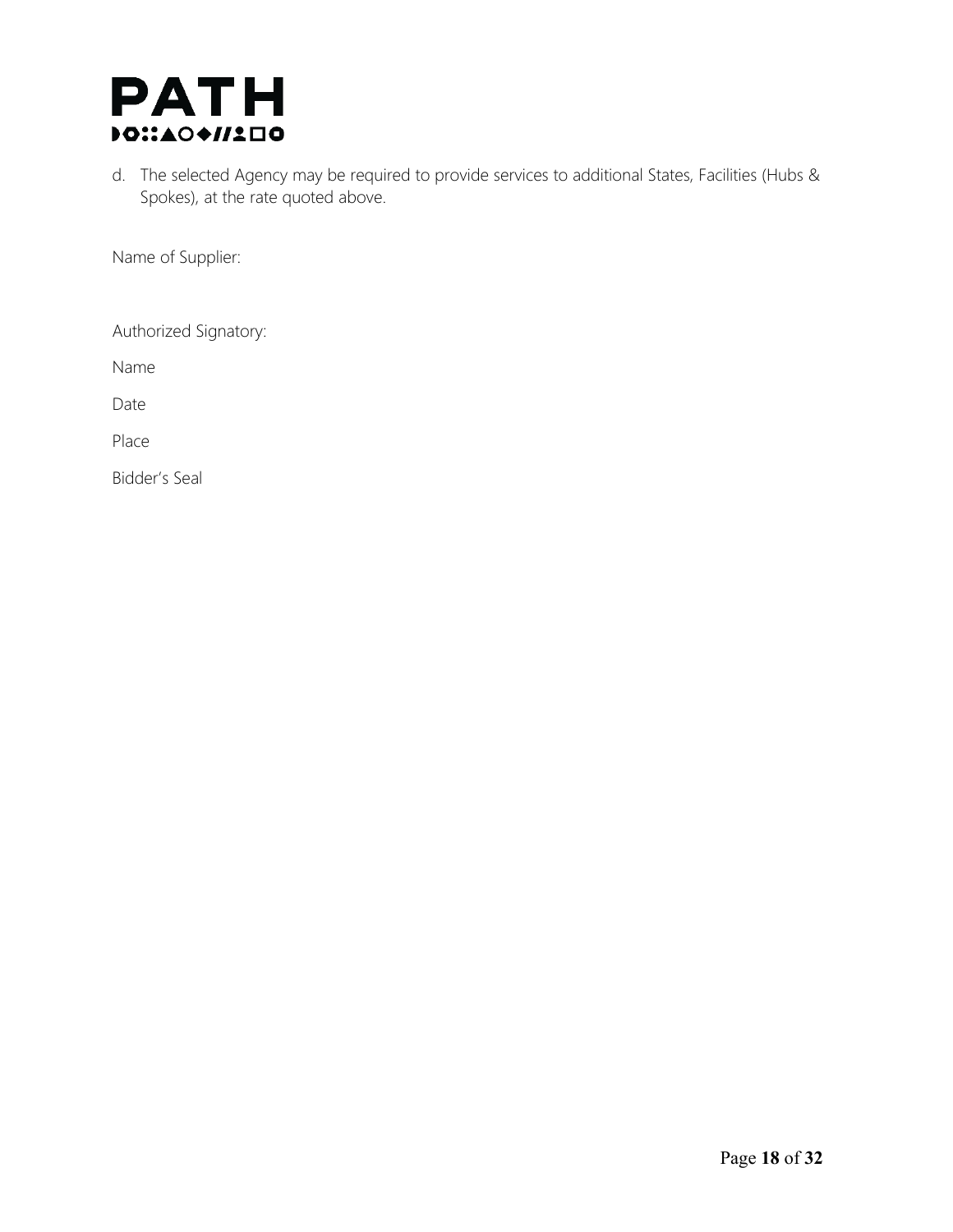

Annexure-E

### RFP 2021-070 Scope of Services for

### to setup Maintenance Management System for Medical Oxygen Generation Plants, Liquid Medical Oxygen (LMO) Storage Tanks, MGPS, Oxygen Cylinders and Oxygen Concentrators at select Public Healthcare Facilities across 18 States of India

### A. Background:

PATH is supporting USAID's Reaching Impact, Saturation, and Epidemic Control (RISE) Project in building resilient and responsive health systems for management of COVID19. Under this project, PATH is strengthening the oxygen ecosystem in 20 states of India (Andhra Pradesh, Assam, Chhattisgarh, Delhi, Goa, Gujarat, Haryana, Himachal Pradesh, Jharkhand, Karnataka, Kerala, Madhya Pradesh, Maharashtra, Odisha, Punjab, Rajasthan, Tamil Nadu, Telangana, Uttarakhand and West Bengal) by supporting the hub facilities through the following interventions:

- Strengthen facility level oxygen management, operation, and maintenance through an end-toend technical assistance support to hub facilities;
- Demystifying regulatory framework by developing standard operating procedures and providing need based technical support for PESO compliance and certification for oxygen sources and facilities and demonstrate a model for scaling up to other facilities;
- Build capacities of the healthcare workers and key decision makers through training to hub facilities on critical aspects such as oxygen ecosystem, operation and maintenance of PSA plants and other oxygen equipment, rational and hygienic use of oxygen, monitoring of PSA post operationalization, oxygen quality testing protocols;
- Strengthen access to oxygen testing by creating a network of NABL accredited gas analysing labs to do quality testing of oxygen produce at intervention facilities; and
- Ensure documentation of key learnings from the initiative, SOPs, guidance material and dissemination of this knowledge through hub level trainings.

### B. Purpose of the Assignment:

The purpose of the assignment is to strengthen capacity of healthcare staff in operation and maintenance of Medical Oxygen Generation Plants, Liquid Medical Oxygen (LMO) Storage Tanks, MGPS, Oxygen Cylinders and Oxygen Concentrators available at Public Healthcare Facilities across 18 states, at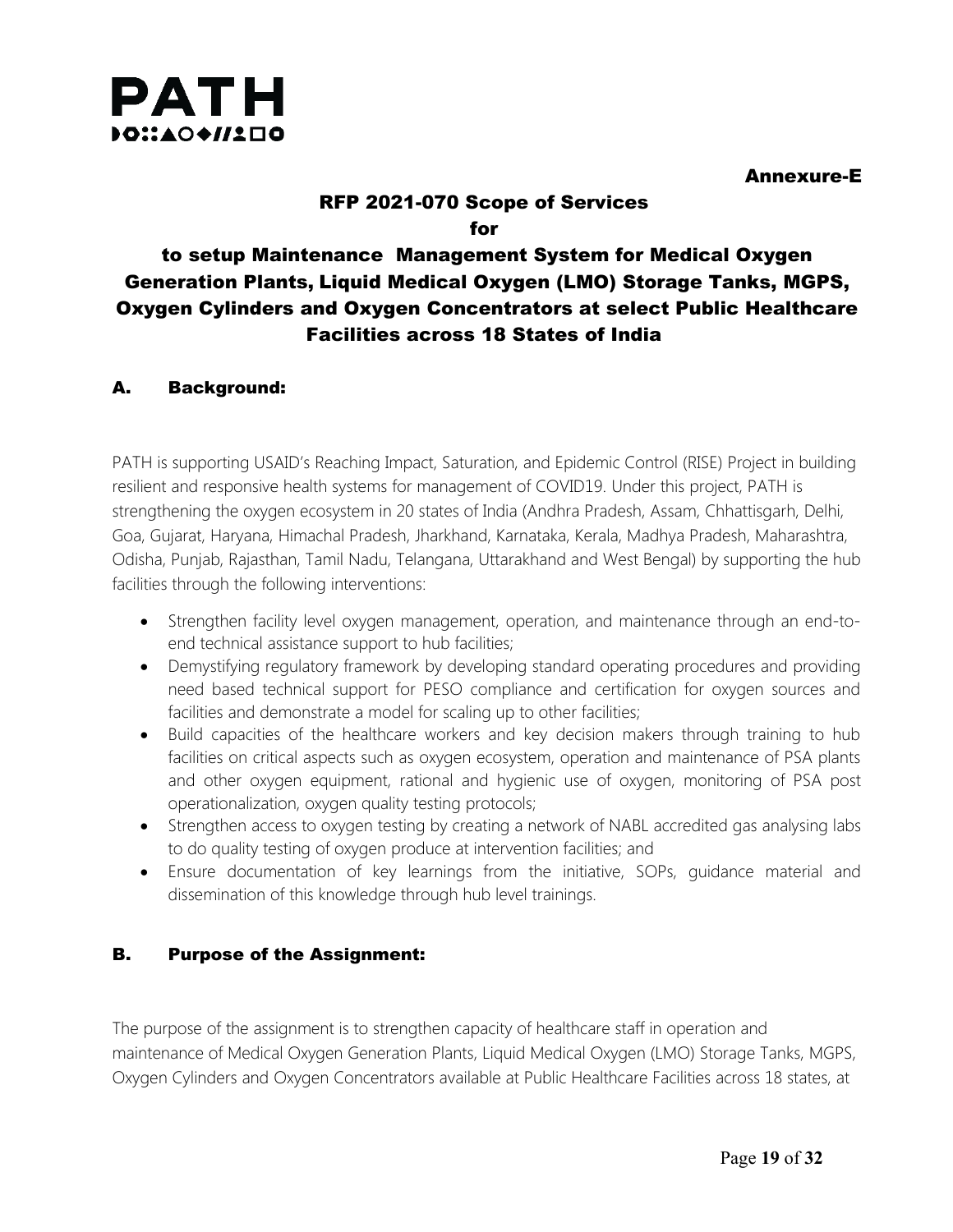### PATH DOI:AO+//1ロ0

district and sub-district level, thereby ensuring that Medical Oxygen resources at the selected Public Healthcare Facilities are always ready for use/functional.

### C. Objectives of the Assignment:

The Objectives of the assignment is to:

- (a) ensure regular preventive maintenance of Medical Oxygen Generation Plants, LMO storage Tanks, and Oxygen Concentrators as per protocols recommended by respective manufacturers to ensure their uninterrupted functioning and reduce burden of breakdown;
- (b) impart operation and troubleshooting training to healthcare staff on Medical Oxygen Generation Plants, MGPS, LMO storage Tanks, Oxygen Cylinders and Oxygen Concentrators;
- (c) administer warranty / AMC / CMC obligations on behalf of Facilities where Medical Oxygen Generation Plants, Liquid Medical Oxygen (LMO) Storage Tanks and Oxygen Concentrators are installed, as per supplier's / manufacturer's obligations set out in respective supply contracts; and
- (d) carrying out repair of Medical Oxygen Generation Plants, LMO storage Tanks and Oxygen Concentrators in case not covered under supplier's warranty / AMC / CMC obligations.

### D. Details of Healthcare Facilities Covered under the Assignment:

- (a) The Healthcare Facilities with supply / installation of Medical Oxygen Generation Plant, LMO Storage Tank, MGPS, Oxygen Concentrators and Oxygen Cylinders are categorized as Hub & Spoke. Hubs are at District Level and Spokes are Sub-District level.
- (b) There are 43 Hub Facilities and 86 Spoke Facilities spread over 18 States. There are multiple Spoke Facilities under each Hub. The detailed information about Spoke Facilities shall be provided from time to time on the facility need basis. There is a possibility of adding of more States and Facilities (Hubs & Spoke) at the time of issue of contract or during implementation period of contract.
- (c) The list of Hub and Spoke Facilities covered under the assignment are provided in **Annexure-I**.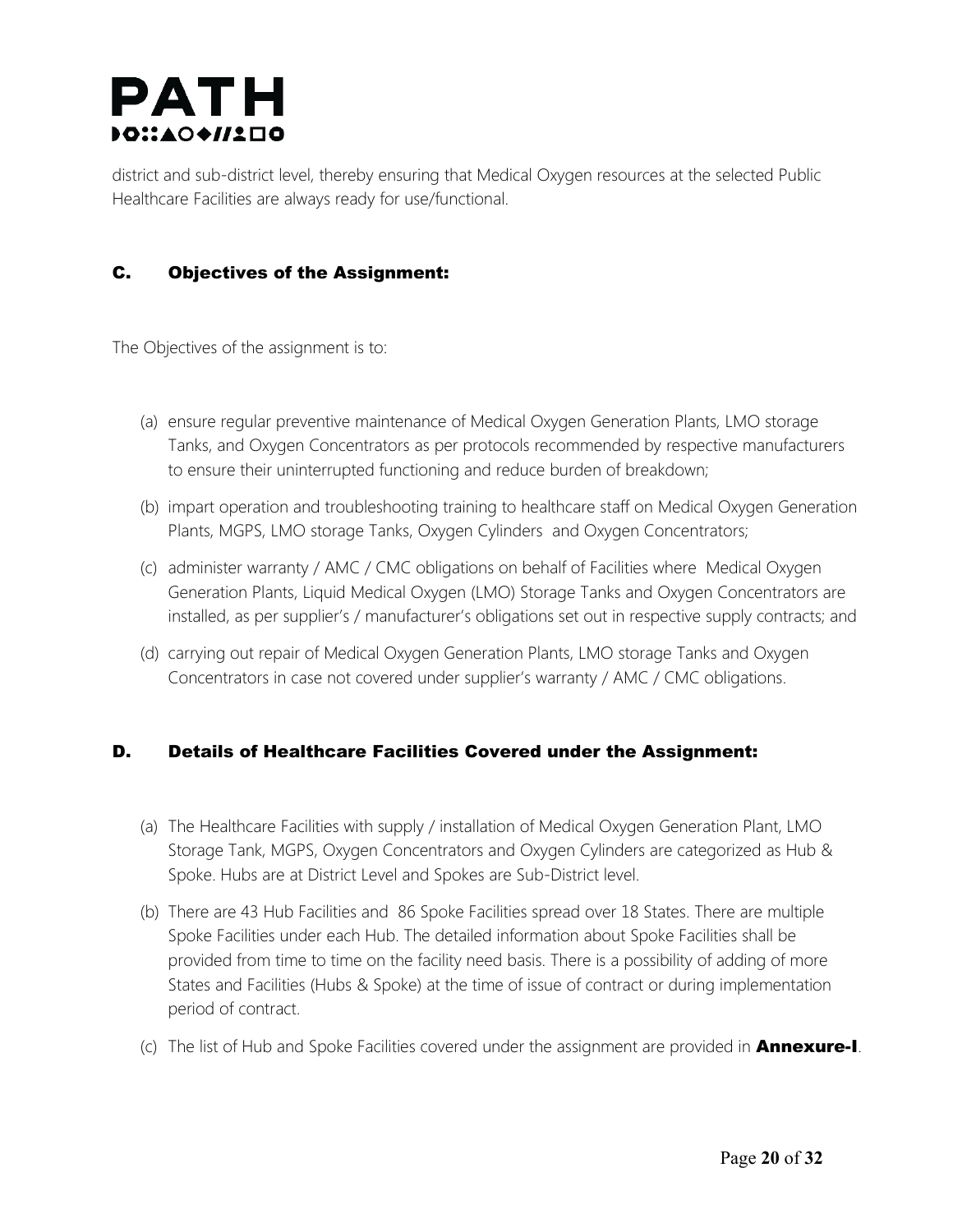

- (d) For the purpose of bidding and establishing contract(s), the Hubs and Spokes have been grouped in to Three Schedules. Interested bidders can submit their bids for any one, all, or any combination of Schedules. The evaluation of bids, ranking and award of contract shall be for each of the Schedules separately.
- (e) The table below has the Schedule-wise number of Hub & Spoke facilities.

| <b>Schedu</b><br>le No. | <b>States Covered</b>                                                                                                                  | <b>Number of</b><br><b>Hub</b><br><b>Facilities</b> | No. of<br><b>Spoke</b><br><b>Facilities</b> | <b>Total</b><br>No. of<br><b>Facilitie</b><br>$\mathbf{s}$ |
|-------------------------|----------------------------------------------------------------------------------------------------------------------------------------|-----------------------------------------------------|---------------------------------------------|------------------------------------------------------------|
|                         | Maharashtra                                                                                                                            | 20                                                  | 40                                          | 60                                                         |
| $\mathbb I$             | Karnataka, Kerala, Andhra Pradesh,<br>Telangana, Tamil Nadu and Gujarat                                                                | 12                                                  | 24                                          | 36                                                         |
| III                     | Chhattisgarh, Himachal Pradesh,<br>Jharkhand, Madhya Pradesh, Odisha,<br>Punjab, Meghalaya, Bihar, Delhi,<br>Uttarakhand and Rajasthan | 11                                                  | 22                                          | 33                                                         |
| <b>Total</b>            |                                                                                                                                        | 43                                                  | 86                                          | 129                                                        |

### E. Scope of Services:

- (a) Establish adequately staffed (multi-lingual) 24x7 Call Centre / Helpline, accessible through tollfree number, to attend complaints / call for maintenance of Medical Oxygen Generation Plants LMO Storage Tanks and Oxygen Concentrators installed at public healthcare facilities at district and sub-district level (Hubs & Spokes) across 18 States grouped in to 3 Schedules.
- (b) Collate and maintain inventory of Medical Oxygen Generation Plants, Liquid Medical Oxygen (LMO) Storage Tanks available at Public Healthcare Facilities across 18 states, at district and subdistrict level. Capture key information about such equipment in an inventory management application / or excel based template, such as name of equipment, name of supplier, name of manufacturer, model, sr. number, date of supply, date of installation, purchase value of equipment, warranty / maintenance terms agreed with suppliers, etc.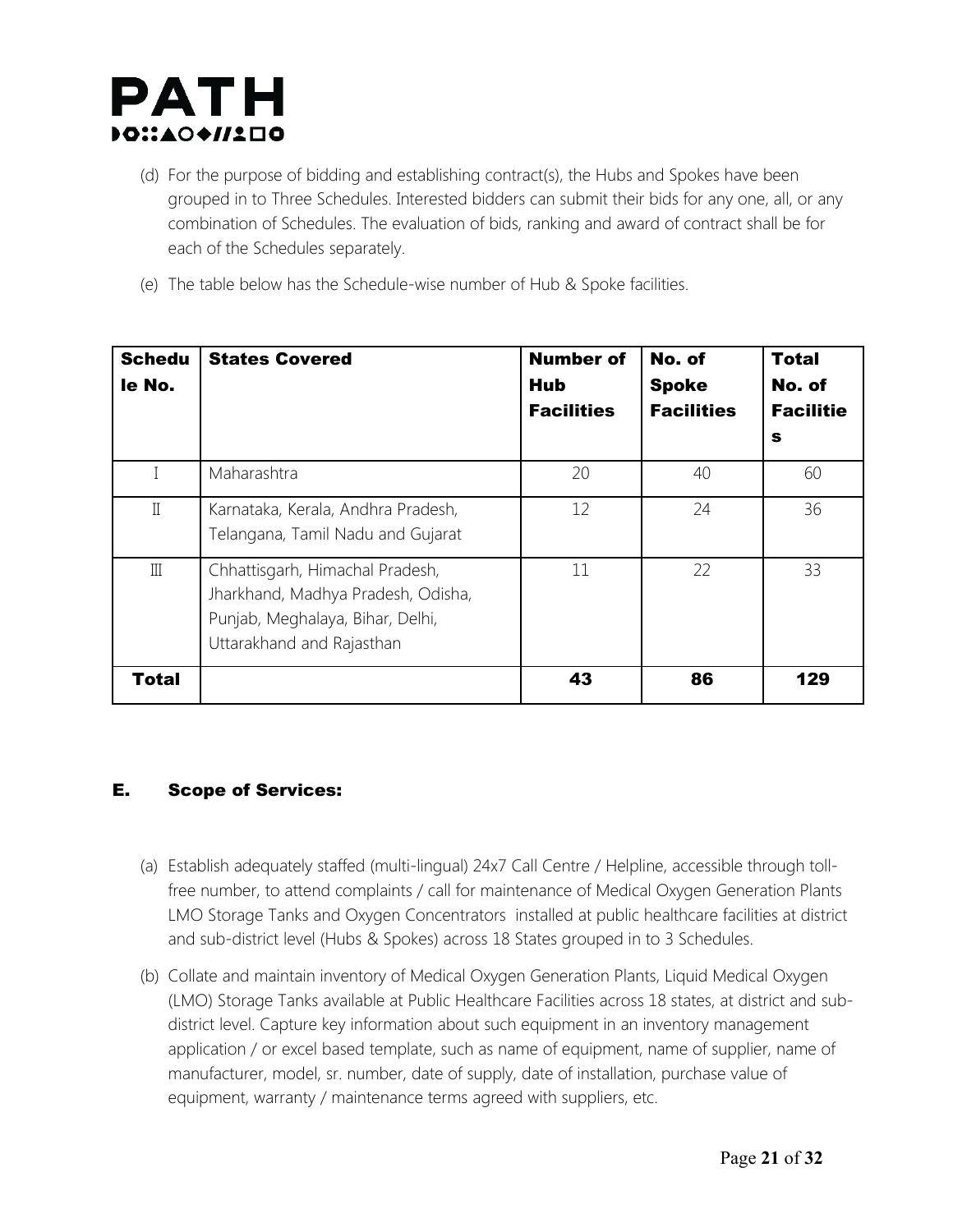

- (c) Establish back-to-back cooperation agreement with respective manufacturers / suppliers on maintenance of Medical Oxygen Generation Plants, LMO Tanks and Oxygen Concentrators to make sure that the repair / breakdown calls are timely attended during warranty / AMC / CMC period.
- (d) Establish a network of trained technicians / e ngineers for visiting each healthcare facility on quarterly / half-yearly / annual basis and carryout preventive maintenance of Medical Oxygen Generation Plants, Liquid Medical Oxygen (LMO) Storage Tanks and Oxygen Concentrators, as per "Preventive Maintenance Checklist and Frequency" developed by PATH (Appendix-II).
- (e) The said checklist is suggestive only and the selected Agency can develop more elaborate checklist for preventive maintenance of Medical Oxygen Generation Plants, LMO Tanks and Oxygen Concentrators.
- (f) Conduct troubleshooting training of healthcare staff responsible for oxygen management in respective facilities on operation and troubleshooting of Medical Oxygen Generation Plants, Liquid Medical Oxygen (LMO) Storage Tanks, MGPS, Oxygen Cylinders and Oxygen Concentrators at the time of quarterly / half-yearly / annual visit to each facility for preventive maintenance.
- (g) Establish annual rate contract for commonly used spare parts / consumables as per recommendations of respective manufacturer of equipment, to be used, in case such spare parts / consumables are not covered under warranty / AMC. The spare parts / consumables can also be used at the time of preventive maintenance. In such cases, the used part / consumable should be deposited to the facility and certificate should be obtained from Facility's designated official about replacement of spare part / consumable and deposit of old one. The Agency shall maintain and carry commonly used spare part / consumable during the preventive maintenance visit to the facility.
- (h) It is expected that the preventive maintenance and operation & troubleshooting training shall require one day of visit to each Hub / Spoke Facility. The number of visit expected to each Hub & Spoke Facility in a year shall be 4 (four), not covering the corrective/breakdown maintenance.
- (i) In case breakdown call is reported for such equipment, which are under warranty / AMC / CMC with manufacturer / supplier, make necessary coordination to make sure the breakdown call is promptly attended and equipment is made functional.
- (j) In case breakdown call is reported for such equipment, which are NOT under warranty / AMC / CMC, coordinate with user and manufacturer / supplier of the equipment and take necessary follow-up to get the equipment functional. In case, manufacturer / supplier is not agreeable to repair the equipment, submit proposal to the facility and after approval, carry out repair of the equipment. The cost of such repairs shall be borne by the concerned facility.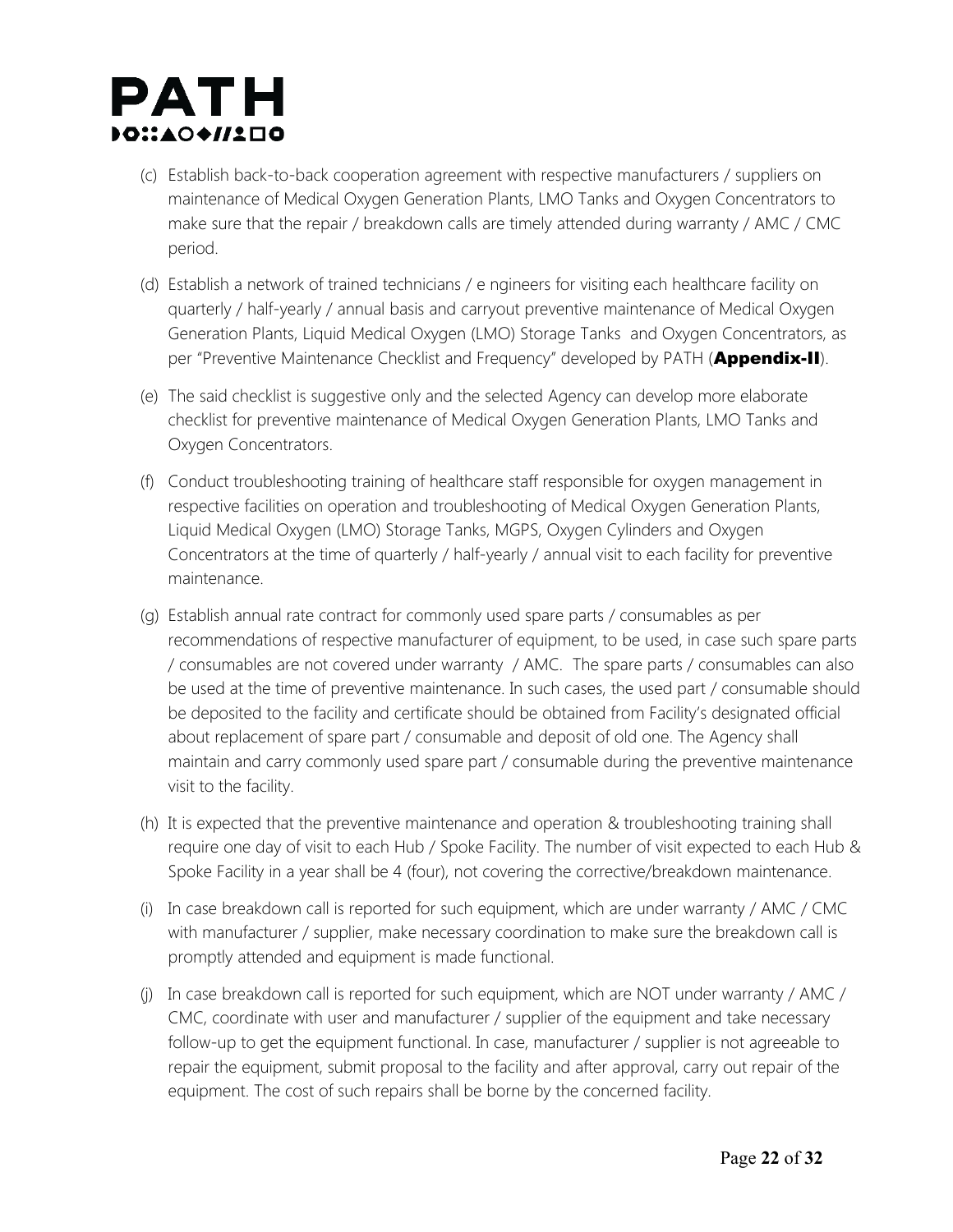

- (k) More number of States and facilities (Hubs & Spokes) can be added / bought under Maintenance Management System who are willing to avail maintenance management services during course of implementation of the assignment.
- (l) Agency shall ensure to keep the enough spares for the corrective maintenance in case agency agrees to go forward with the corrective maintenance.

### F. Support to be provided by PATH:

- (a) Provide technical assistance to Agency in setting up the system for operation and maintenance for the identified Hubs and Spokes.
- (b) Coordinate with Healthcare Facilities at district / sub-district level at 18 States to bring them under the Maintenance Management System (MMS) for management of maintenance of Medical Oxygen Generation Plants, LMO Tanks and Oxygen Concentrators installed in their Facilities.
- (c) Ensure authorization is obtained from each Healthcare Facility and the installation/commissioning/AMC company to avail maintenance management services through the Agency selected by PATH.
- (d) Provide leads to the selected vendor for establishing operation and maintenance contracts by other healthcare facilities who could be interested to avail maintenance management services.
- (e) Conduct management review of complaints and grievances of healthcare facilities and resolution thereof on monthly basis and share feedback to the Agency / Healthcare facility.
- (f) Advocacy with Healthcare facilities to make available budget for maintenance of Medical Oxygen Generation Plants, LMO Tanks and Oxygen Concentrators.

### G. Duration of Contract:

The initial duration of contract shall be 1 year (February 2022 to January 2023). The term may be extended for further period of 1-2 years based on extension of the project and satisfactory performance of services by the Agency.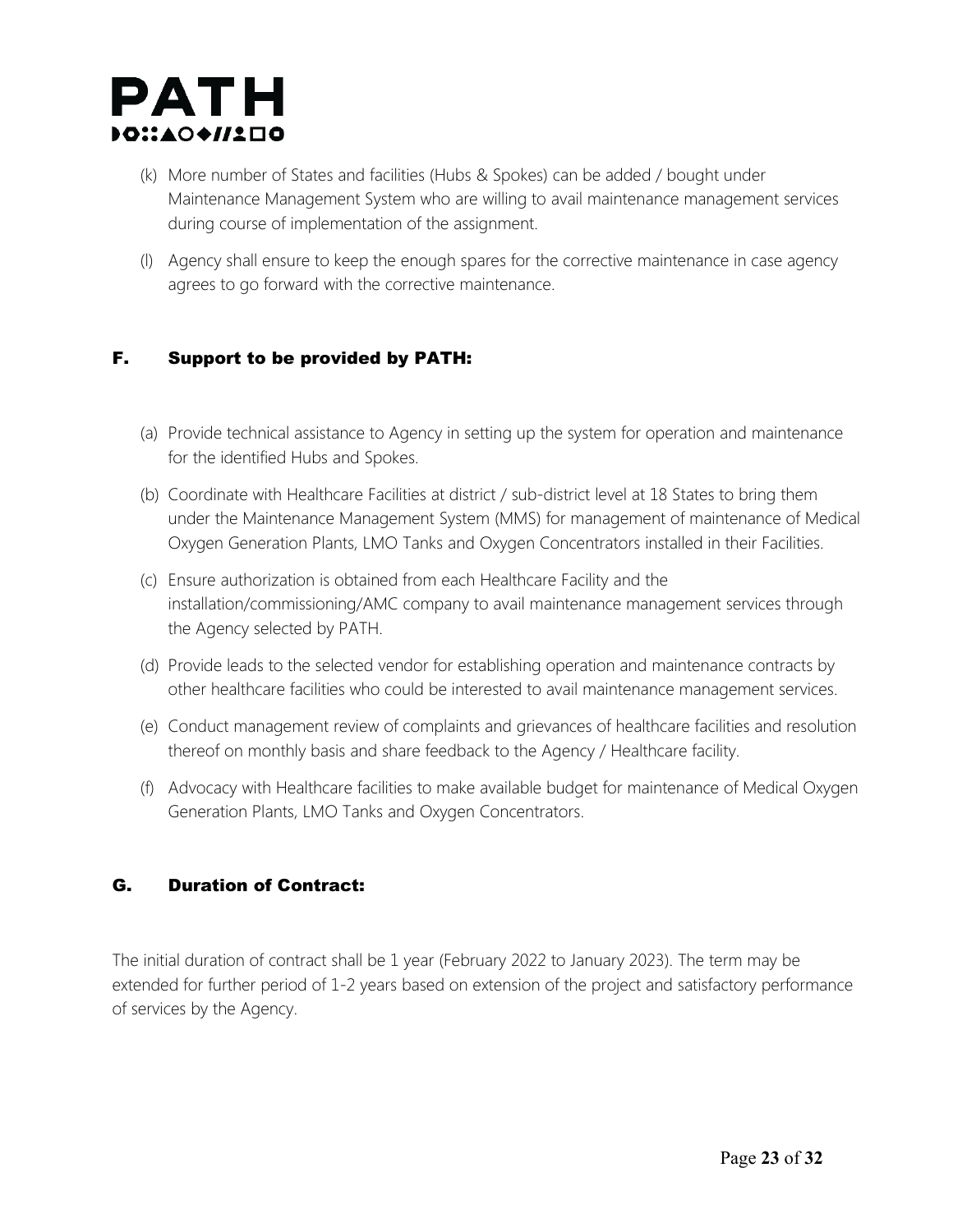

### Annexure-I

### List of Hub & Spoke Facilities covered under the assignment

| <b>Sched</b><br>ule No. | <b>State</b>    | SI.<br><b>No</b> | <b>Name of Hub Facilities at District</b><br><b>Level</b>                                            | <b>Number of</b><br><b>Spoke</b><br><b>Facilities at</b><br><b>Sub-District</b><br><b>Level</b> |
|-------------------------|-----------------|------------------|------------------------------------------------------------------------------------------------------|-------------------------------------------------------------------------------------------------|
|                         |                 | $\mathbf 1$      | <b>MGIMS</b>                                                                                         | $\overline{2}$                                                                                  |
|                         |                 | $\overline{2}$   | <b>AIIMS Nagpur</b>                                                                                  | $\overline{2}$                                                                                  |
|                         |                 | 3                | Govt Medical College, Akola                                                                          | $\overline{2}$                                                                                  |
|                         |                 | 4                | Government Medical College (GMC)<br>Aurangabad , Aurangabad                                          | $\overline{2}$                                                                                  |
|                         |                 | 5                | SRTR GMC, Ambajogai                                                                                  | $\overline{2}$                                                                                  |
|                         |                 | 6                | Government Medical College & Hospital,<br>Chandrapur                                                 | $\overline{2}$                                                                                  |
|                         |                 | $\overline{7}$   | Shri Bhausaheb Hire Government Medical<br>College, Dhule                                             | $\overline{2}$                                                                                  |
|                         |                 | 8                | Gondia Medical College & KTS, Hospital<br>Gondia                                                     | $\overline{2}$                                                                                  |
|                         |                 | 9                | Government Medical College, Jalgaon                                                                  | $\overline{2}$                                                                                  |
| $\mathbf I$             | Maharashtra (1) | 10               | Government Medical College (GMC) Miraj                                                               | $\overline{2}$                                                                                  |
|                         |                 | 11               | Vilasrao Deshmukh Government Institute of<br>Medical Sciences, Latur (Government Medical<br>College) | $\overline{2}$                                                                                  |
|                         |                 | 12               | Grant Medical College Mumbai (JJ Hospital)                                                           | $\overline{2}$                                                                                  |
|                         |                 | 13               | <b>IGGMC Nagpur</b>                                                                                  | $\overline{2}$                                                                                  |
|                         |                 | 14               | <b>GMC Nagpur</b>                                                                                    | $\overline{2}$                                                                                  |
|                         |                 | 15               | Dr Shankarrao Chavan GMC Nanded                                                                      | $\overline{2}$                                                                                  |
|                         |                 | 16               | Sassoon General Hospital COVID-19, Pune/BJ<br>Medical College                                        | $\overline{2}$                                                                                  |
|                         |                 | 17               | Rajiv Gandhi Medical College, Kalwa                                                                  | $\overline{2}$                                                                                  |
|                         |                 | 18               | <b>VNGMC Yavatmal</b>                                                                                | $\overline{2}$                                                                                  |
|                         |                 | 19               | Government Medical College (GMC) Kolhapur                                                            | $\overline{2}$                                                                                  |
|                         |                 | 20               | Government Medical College (GMC) Solapur                                                             | $\overline{2}$                                                                                  |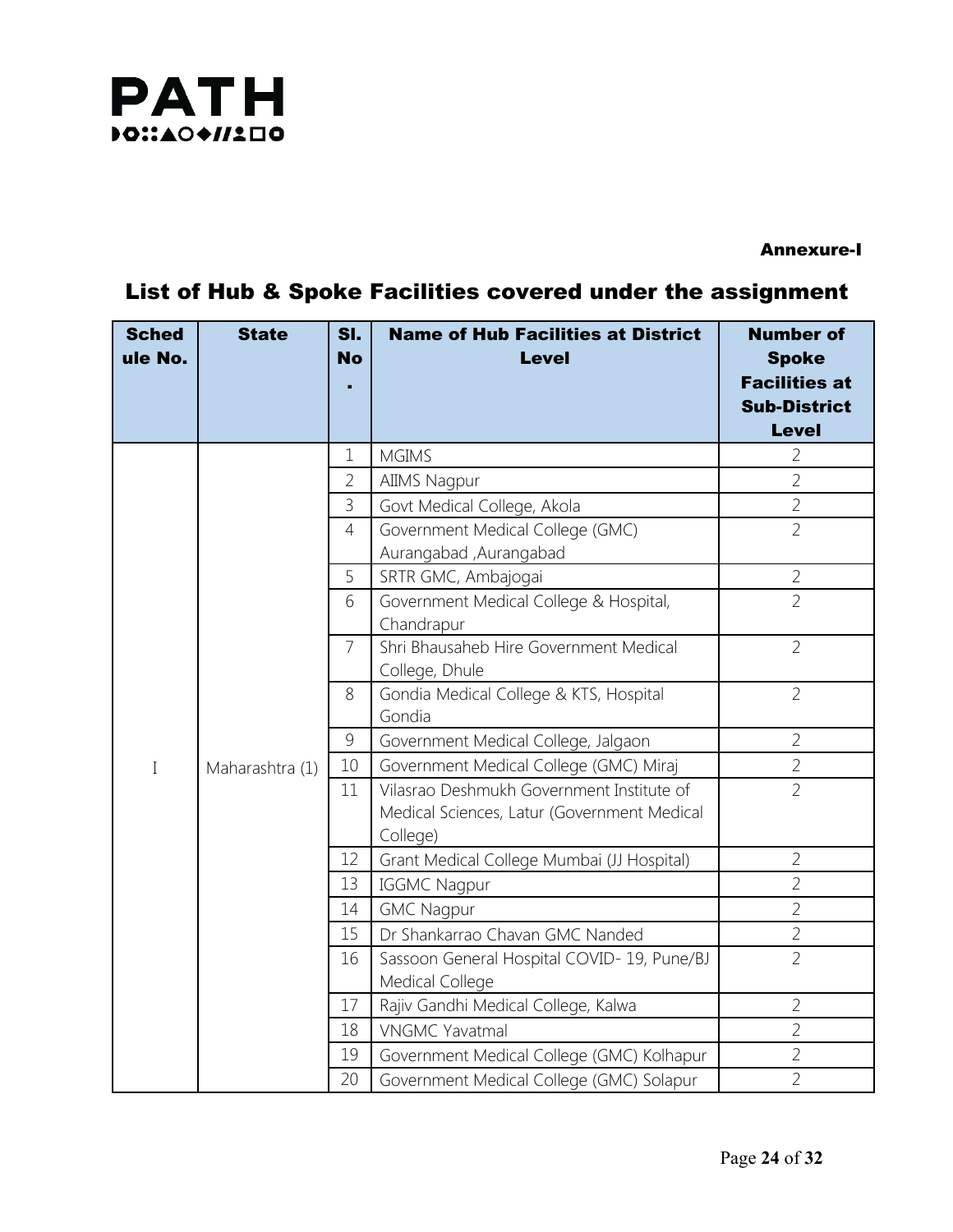

| <b>Sched</b><br>ule No. | <b>State</b>            | SI.<br><b>No</b> | <b>Name of Hub Facilities at District</b><br><b>Level</b>               | <b>Number of</b><br><b>Spoke</b> |
|-------------------------|-------------------------|------------------|-------------------------------------------------------------------------|----------------------------------|
|                         |                         |                  |                                                                         | <b>Facilities at</b>             |
|                         |                         |                  |                                                                         | <b>Sub-District</b>              |
|                         |                         |                  |                                                                         | <b>Level</b>                     |
|                         | <b>Sub-Total</b>        | 20               |                                                                         | 40                               |
|                         | Karnataka (2)           | 1                | National Institute of Mental Health and Neuro<br>Science                | $\overline{2}$                   |
|                         |                         | $\overline{2}$   | Bengaluru Medical College and Research<br>Institute                     | $\overline{2}$                   |
|                         | Kerala (3)              | 3                | Medical College Hospital,<br>Thiruvananthapuram                         | $\overline{2}$                   |
|                         |                         | $\overline{4}$   | Rajagiri Hospital                                                       | $\overline{2}$                   |
|                         |                         | 5                | King George Hospital / Andhra Medical<br>College,                       | $\overline{2}$                   |
| $\rm{II}$               | Andhra                  | 6                | Siddartha Medical College / Government<br>General Hospital              | $\overline{2}$                   |
|                         | Pradesh (4)             | $\overline{7}$   | Kurnool Medical College / Government<br>General Hospital                | $\overline{2}$                   |
|                         |                         | 8                | Sri Venkateswara Medical College /<br>Government General Hospital,      | $\overline{2}$                   |
|                         |                         | $\overline{9}$   | Gandhi Medical College                                                  | $\overline{2}$                   |
|                         | Telangana (5)           | 10               | Nizam's Institute Of Medical Sciences (NIMS)                            | $\overline{2}$                   |
|                         | Tamil Nadu (6)          | 11               | Madras Medical College                                                  | $\overline{2}$                   |
|                         | Gujarat (7)             | 12               | <b>BJ Medical College</b>                                               | $\overline{2}$                   |
|                         | <b>Sub-Total</b>        | 12               |                                                                         | 24                               |
| $\mathop{\rm III}$      | Chhattisgarh (8)        | $\mathbf 1$      | Medical College Raipur                                                  | $\overline{2}$                   |
|                         | Himachal<br>Pradesh (9) | $\overline{2}$   | Indira Gandhi Medical College                                           | $\overline{2}$                   |
|                         | Jharkhand (10)          | 3                | Integrated COVID Centre, Trauma Center<br>RIMS, Ranchi                  | $\overline{2}$                   |
|                         | Madhya<br>Pradesh (11)  | $\overline{4}$   | AIIMS Bhopal                                                            | $\overline{2}$                   |
|                         | Odisha (12)             | 5                | SCB MEDICAL College & Hospital                                          | $\overline{2}$                   |
|                         | Punjab (13)             | 6                | Guru Gobind Singh MC & Hospital                                         | $\overline{2}$                   |
|                         | Meghalaya (14)          | $\overline{7}$   | NEIGRIHMS                                                               | $\overline{2}$                   |
|                         | <b>Bihar (15)</b>       | 8                | AIIMS Patna                                                             | $\overline{2}$                   |
|                         | Delhi (16)              | 9                | AIIMS Delhi (WHO Collaborating Centre for<br>Emergency and Trauma Care) | $\overline{2}$                   |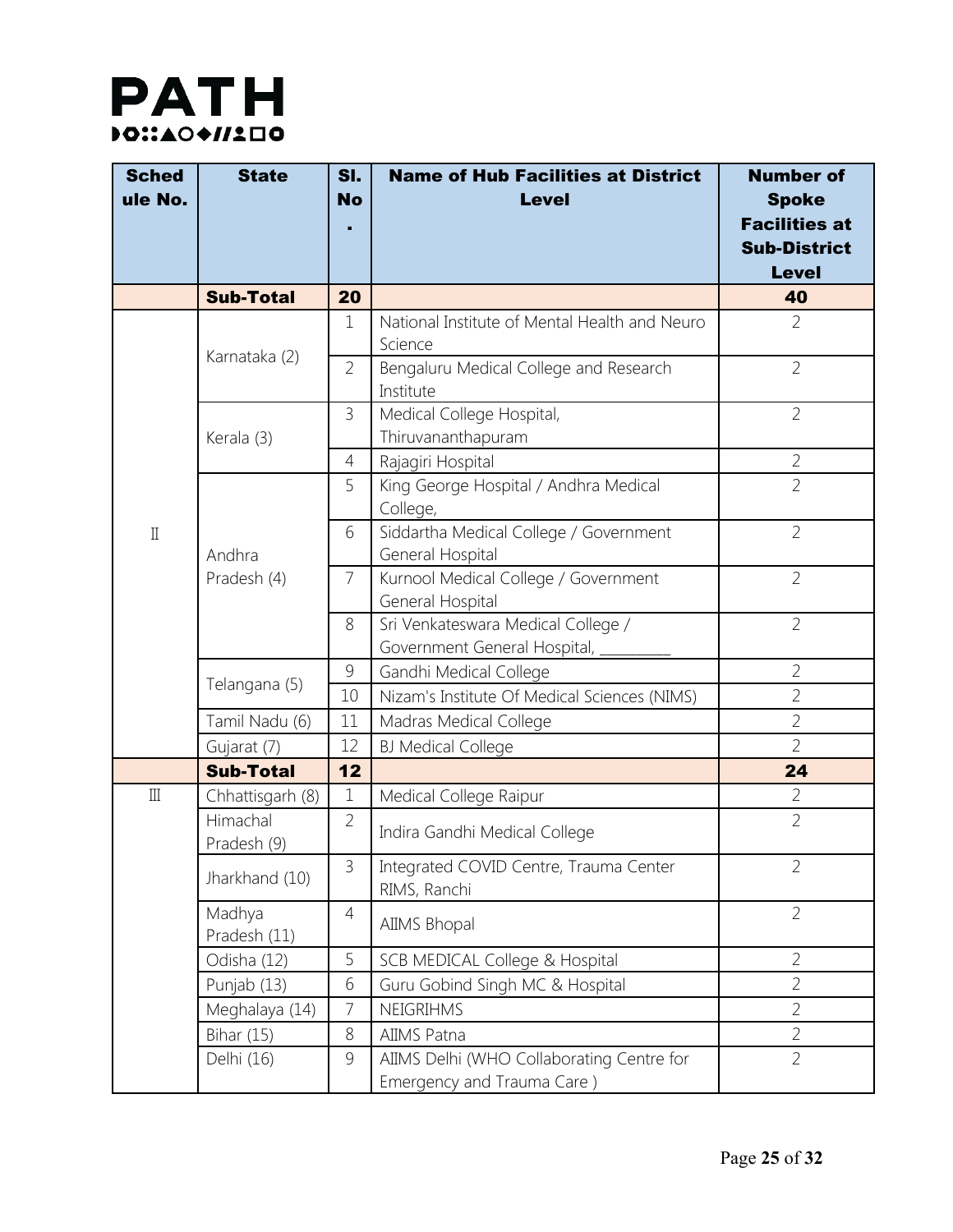

| <b>Sched</b><br>ule No. | <b>State</b>       | SI.<br><b>No</b><br>н | <b>Name of Hub Facilities at District</b><br><b>Level</b> | <b>Number of</b><br><b>Spoke</b><br><b>Facilities at</b><br><b>Sub-District</b><br><b>Level</b> |
|-------------------------|--------------------|-----------------------|-----------------------------------------------------------|-------------------------------------------------------------------------------------------------|
|                         | Uttarakhand<br>(17 | 10                    | AIIMS Rishikesh                                           |                                                                                                 |
|                         | Rajasthan (18)     | 11                    | AIIMS Jodhpur                                             |                                                                                                 |
|                         | <b>Sub-Total</b>   | 11                    |                                                           | 22                                                                                              |
|                         | <b>Total</b>       | 43                    |                                                           | 86                                                                                              |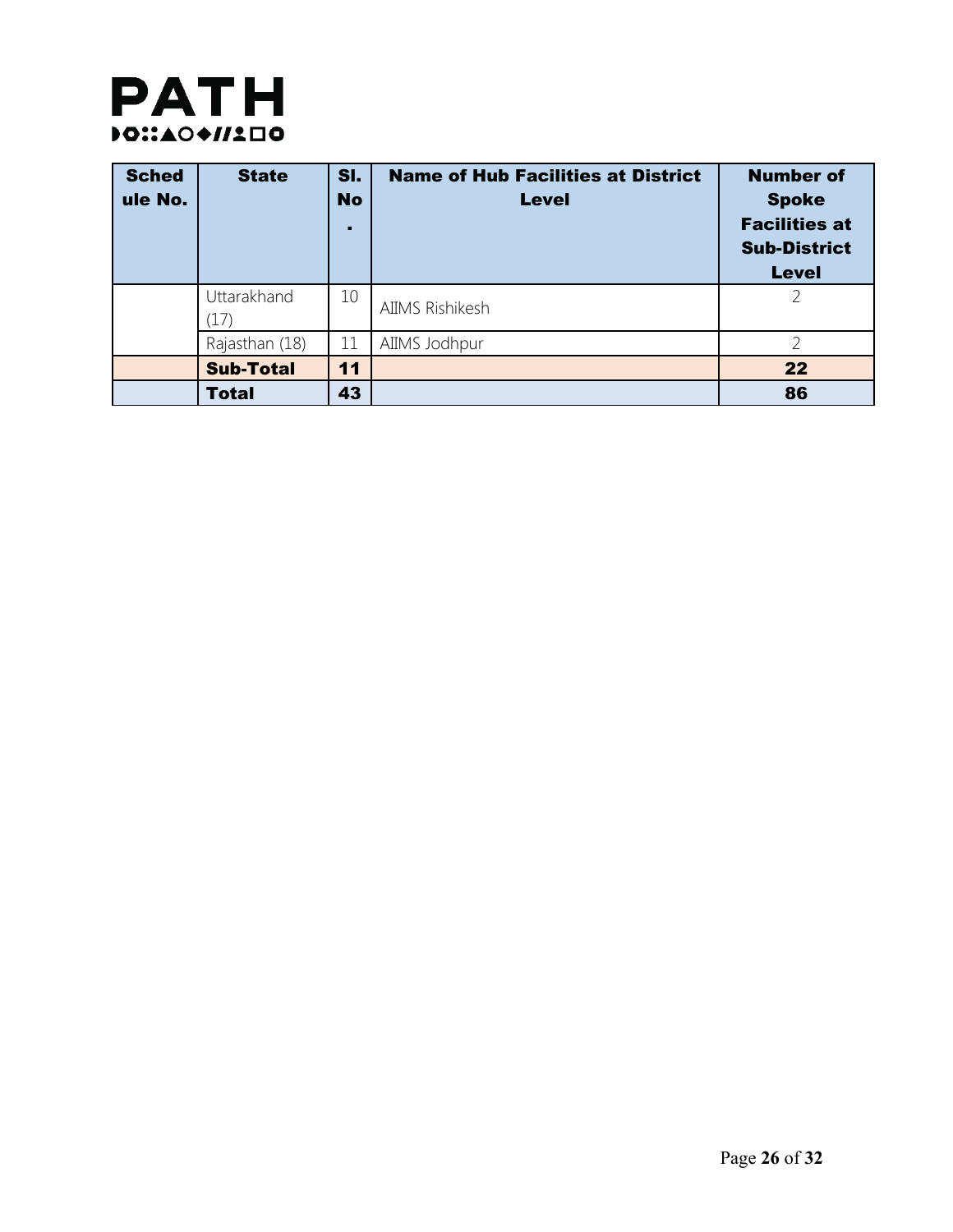

#### Annexure-II

### Suggestive Preventive Maintenance Check list & Frequency

| <b>For PSA</b>                                               |               |                              |               |                             |
|--------------------------------------------------------------|---------------|------------------------------|---------------|-----------------------------|
| <b>Activity</b>                                              | Quarte<br>rly | <b>Half</b><br><b>Yearly</b> | <b>Yearly</b> | <b>Whenever</b><br>required |
| Cleaning of air dryer radiator/condenser fins                | $\sqrt{}$     |                              |               |                             |
| Cleaning of Condensate drain valve in air receiver           | $\sqrt{}$     |                              |               |                             |
| General Maintenance/Cleaning of air dryer (as per<br>manual) | $\sqrt{}$     |                              |               |                             |
| Cleaning of Condensate drain valve in Air receiver           | $\sqrt{}$     |                              |               |                             |
| Cleaning of Electronic drain valve in Pre-Filter             | $\sqrt{}$     |                              |               |                             |
| Replacement of Pre-Filter cartridge                          |               |                              | $\sqrt{}$     |                             |
| Replacement of Fine-Filter cartridge                         |               |                              | √             |                             |
| Replacement of Carbon-Filter cartridge                       |               |                              | √             |                             |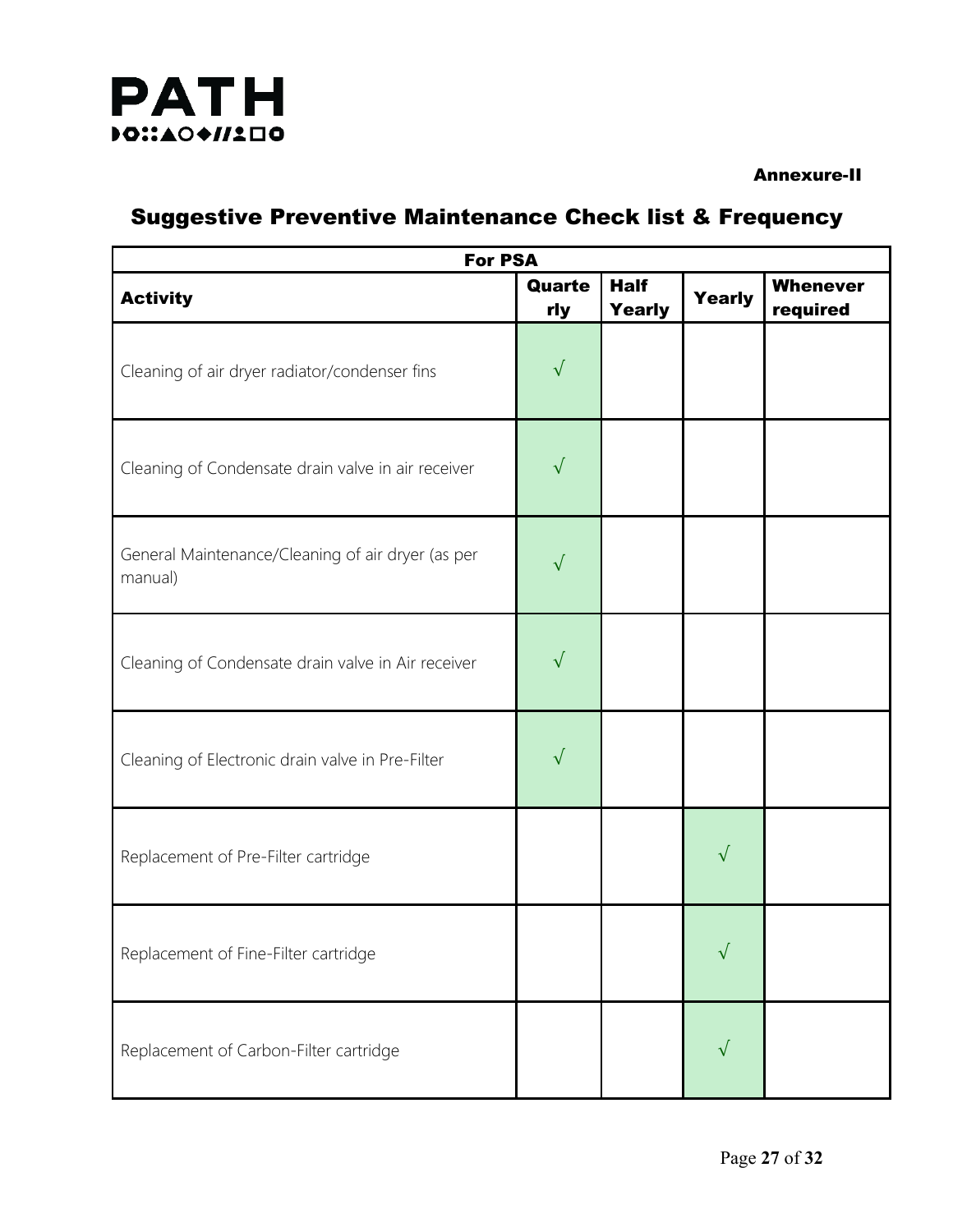| Replacement of After-Filter cartridge             |           | √ |           |
|---------------------------------------------------|-----------|---|-----------|
| Replacement of Pressure regulator                 |           |   | √         |
| Replacement of Solenoid Directional Control valve |           |   | $\sqrt{}$ |
| Replacement of Angle seated valves                |           |   |           |
| Replacement of pressure gauges                    |           |   |           |
| Replacement of Molecular sieves bed               |           |   |           |
| Replacement of Pressure gauges                    |           |   |           |
| Calibration of Oxygen Sensor                      | $\sqrt{}$ |   |           |
| Replacement of Seals & Gaskets                    |           |   |           |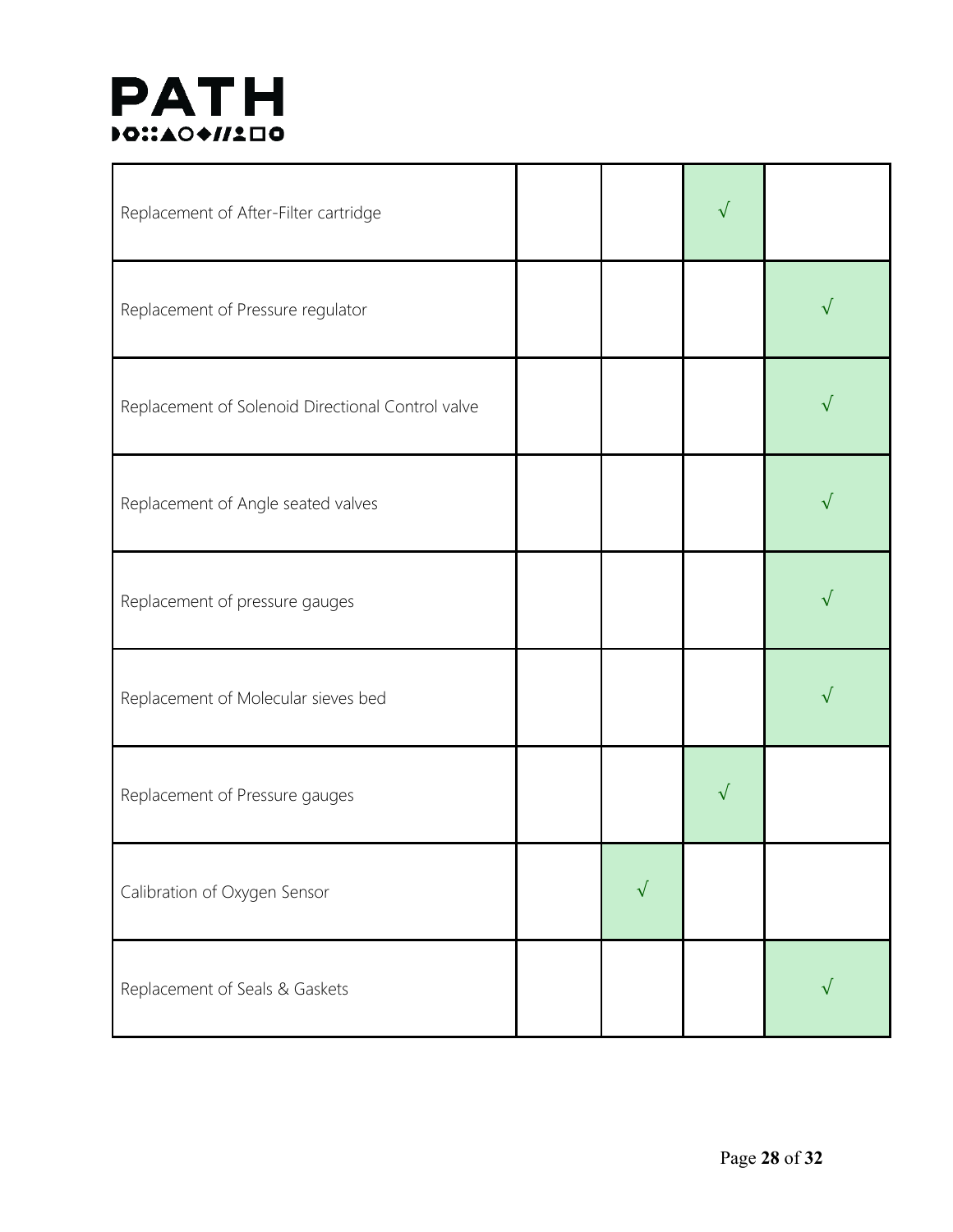| Cleaning of Muffler/Silencers                 | $\sqrt{ }$ |           |   |
|-----------------------------------------------|------------|-----------|---|
| Replacement of Pressure safety valves         |            |           | √ |
| Replacement of Mufflers                       |            | $\sqrt{}$ |   |
| Check continuity of Earthing Strip            | $\sqrt{}$  |           |   |
| Check Neutral-Phase Voltage drop              | $\sqrt{}$  |           |   |
| Check Voltage Fluctuation in Power Panel.     | $\sqrt{}$  |           |   |
| Check Wiring and Piping for Loose Connections | $\sqrt{}$  |           |   |
| Check for Leakage in overall Plant            | $\sqrt{}$  |           |   |
| Check Normal Functioning of Air Dryer.        | $\sqrt{}$  |           |   |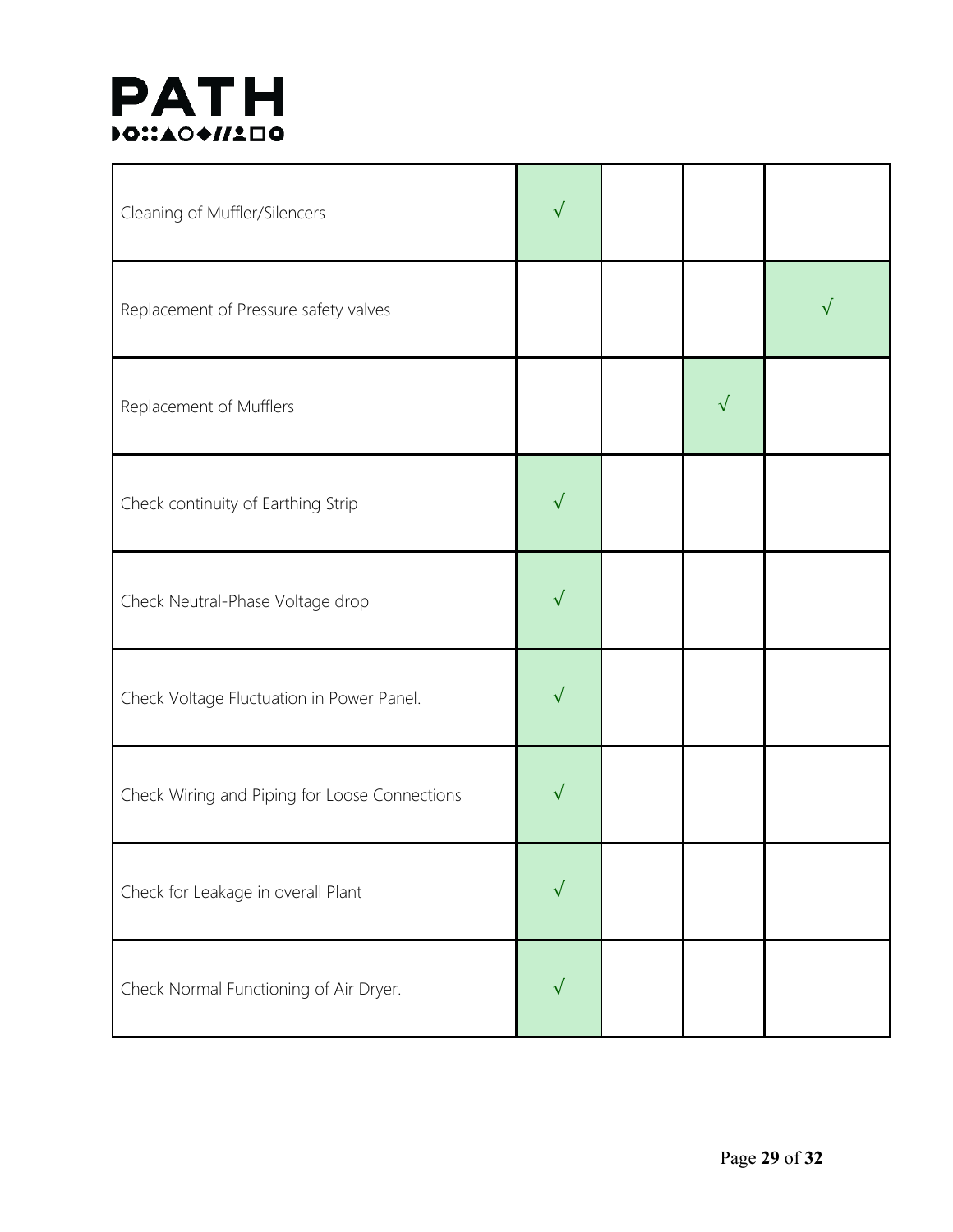| Check Normal Functioning of Drain Valves (Air Dryer<br>& Filter) | $\sqrt{}$ |  |  |
|------------------------------------------------------------------|-----------|--|--|
| Verify Open-Condition of Ball Valves                             | $\sqrt{}$ |  |  |
| Verify Alarm functioning at Low Oxygen Purity and<br>Pressure    | $\sqrt{}$ |  |  |
| Record Air Tank pressure.                                        | $\sqrt{}$ |  |  |
| Check Voltage on the Power Panel                                 | $\sqrt{}$ |  |  |
| Check the compressor pressure                                    | $\sqrt{}$ |  |  |
| Check Piping Leaks                                               | √         |  |  |
| Check physical condition of pipes                                | $\sqrt{}$ |  |  |
| Check housekeeping                                               | $\sqrt{}$ |  |  |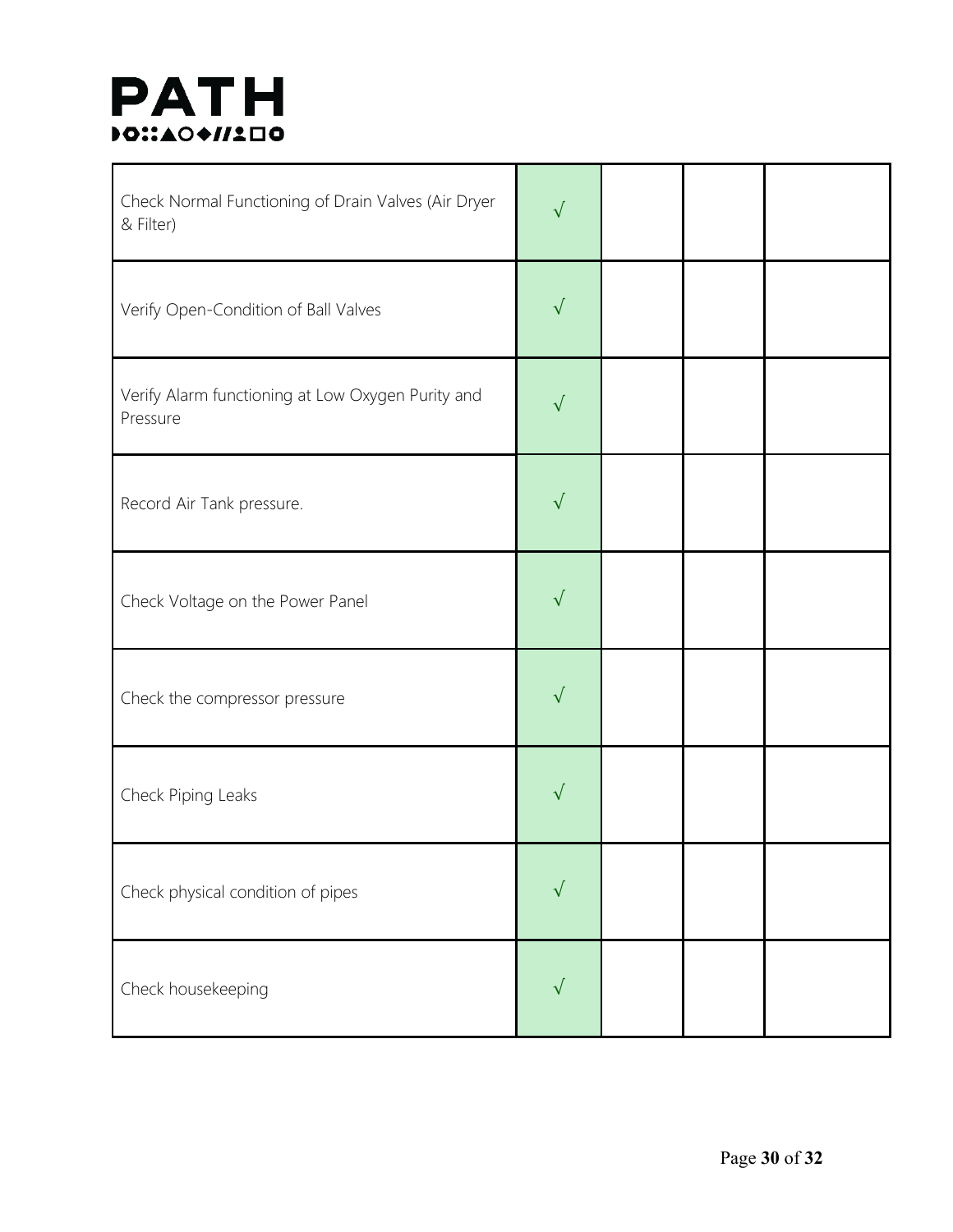| Check history & frequency of Oxygen testing by NABL<br>accredited lab | $\sqrt{}$  |           |  |
|-----------------------------------------------------------------------|------------|-----------|--|
| For LMO                                                               |            |           |  |
| Check Filler valve and filling/liquid line                            | $\sqrt{}$  |           |  |
| Check PESO license                                                    |            | $\sqrt{}$ |  |
| Ensure fire extinguisher are inspected                                | $\sqrt{}$  |           |  |
| Ensure proper dressing of wires                                       | $\sqrt{}$  |           |  |
| Remove dirt from the strainer                                         | $\sqrt{}$  |           |  |
| Ensure proper signage                                                 | $\sqrt{ }$ |           |  |
| Check pressure at the receiver                                        | $\sqrt{}$  |           |  |
| Check Piping Leaks                                                    | $\sqrt{ }$ |           |  |